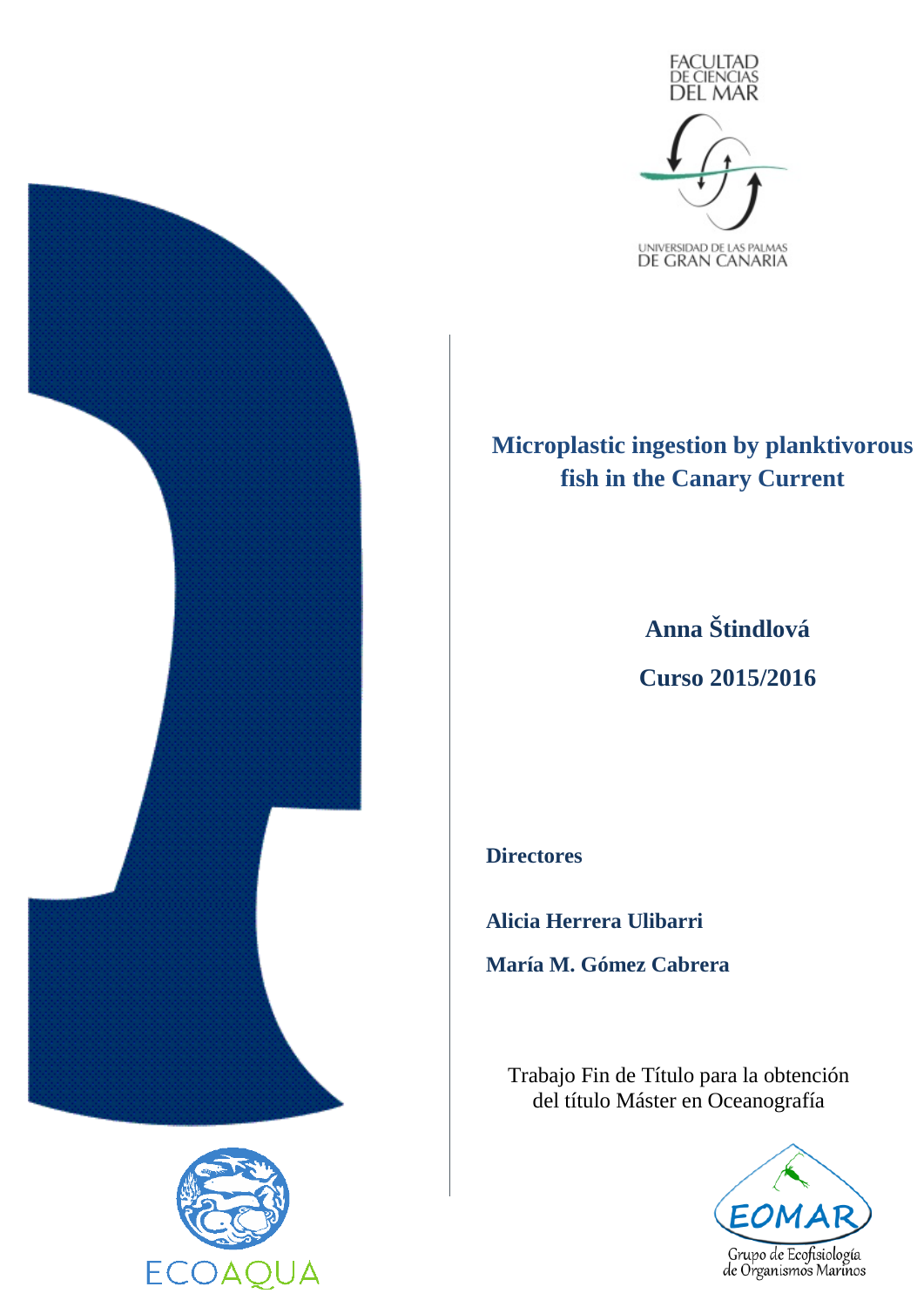## **TÍTULO**

Microplastic ingestion by planktivorous fishes in the Canary Current.

## **DATOS PERSONALES**

**Nombre**: Anna **Apellidos**: Štindlová **Titulación**: Máster en Oceanografía

## **DATOS DEL TRABAJO**

**Tutora**: Alicia Herrera Ulibarri **Tutora:** María M. Gómez Cabrera **Empresa**: Instituto universitario **ECOAQUA,**  Universidad de Las Palmas de Gran Canaria **Departamento**: Ecofisiología de Organismos Marinos (EOMAR) **Proyecto de Investigación**: Microtrophic **Organismo Financiador**: Ministerio de Economía y Competitividad

## **FIRMAS**

Estudiante Tutora Tutora de Tutora de Tutora de Tutora de Tutora de Tutora de Tutora de Tutora de Tutora de Tu

Fecha:



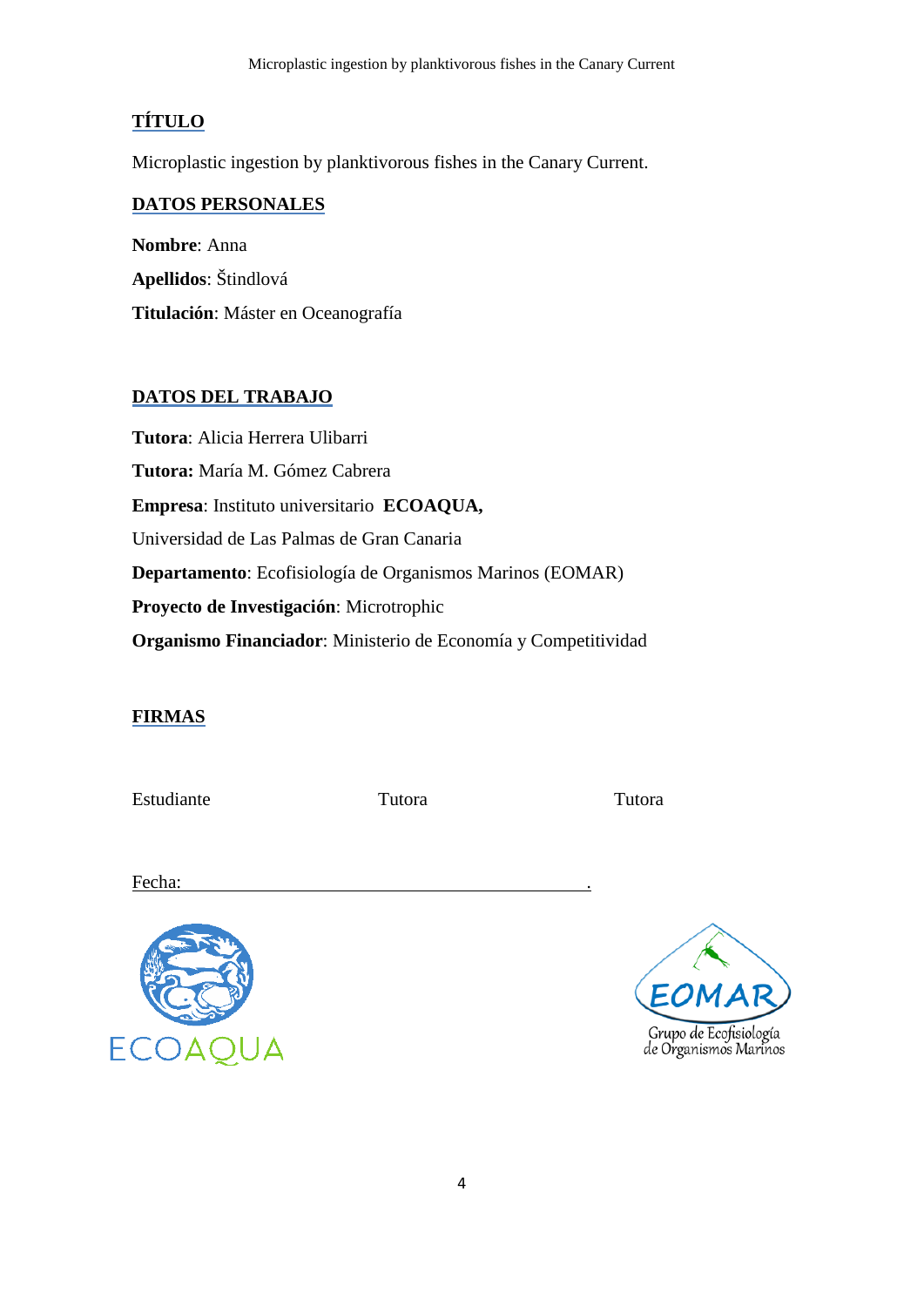## **Abstract**

Marine plastic debris is present worldwide at all depths in the ocean water column and can affect all marine habitats and the organisms living in it. In the last decade, microplastics (MPs) have become a subject of intense investigation due to the increasing concerns about their negative impact on wildlife and possible toxicity to living organisms (including humans). In the ocean MPs can be easily ingested by numerous marine organisms because of their small size (<5 mm). The Northwest African upwelling system is an important fishery region. This study is the first one to reveal the presence of MP particles in the stomach contents of two zooplanktivorous fish species in the Canary Current region: bogue (*Boops boops*) and Atlantic chub mackerel (*Scomber colias*). From 64 fish samples examined, 21 fish stomachs (33%) contained microplastic fragments.

## **Key words**

Microplastics, Canary Current, ingestion, stomach dissection, contamination, *Scomber colias, Boops boops*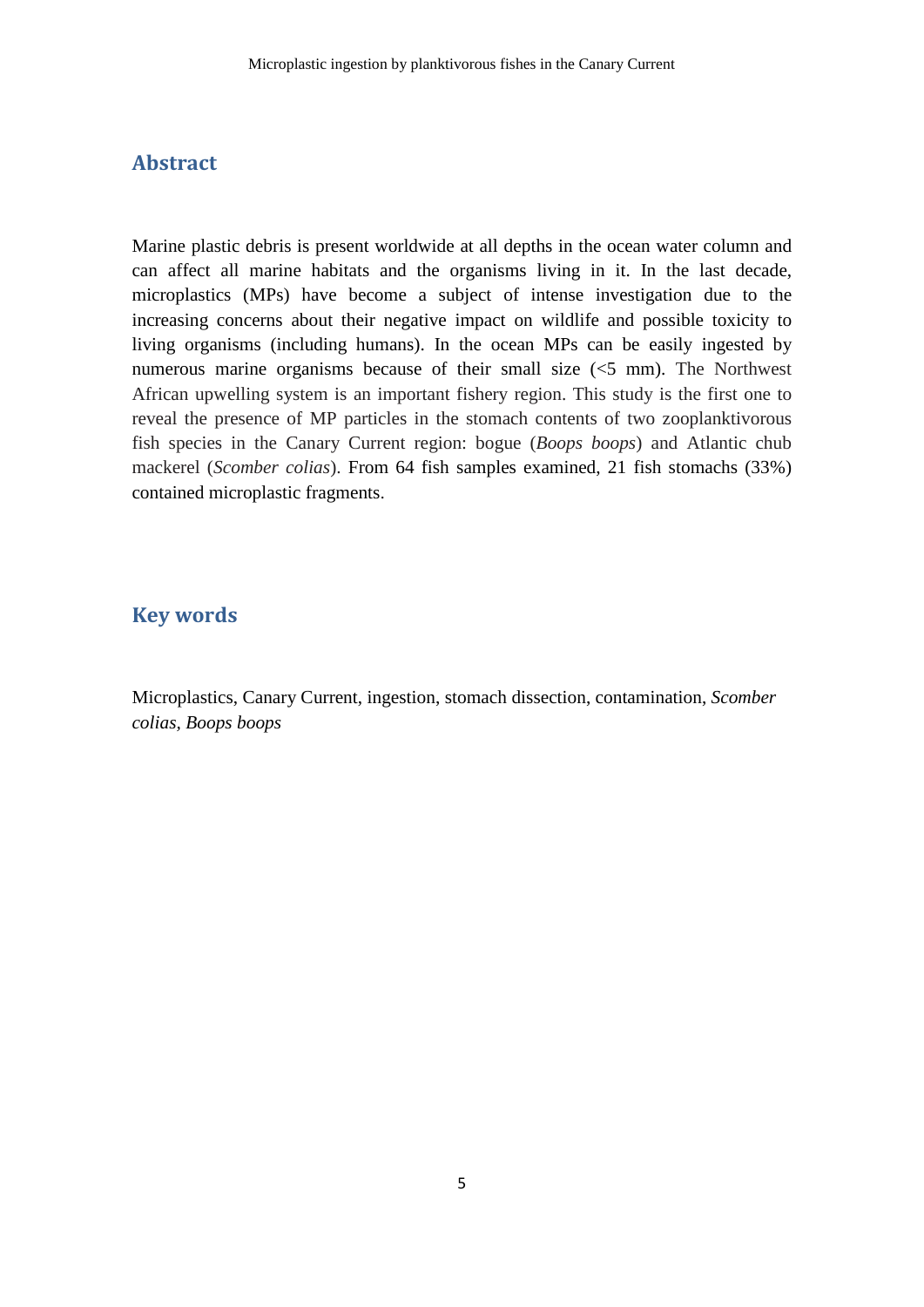# **Contents**

|    | 1.1 |  |  |  |  |  |  |
|----|-----|--|--|--|--|--|--|
|    | 1.2 |  |  |  |  |  |  |
|    | 1.3 |  |  |  |  |  |  |
|    |     |  |  |  |  |  |  |
|    |     |  |  |  |  |  |  |
|    |     |  |  |  |  |  |  |
|    |     |  |  |  |  |  |  |
|    |     |  |  |  |  |  |  |
| 4. |     |  |  |  |  |  |  |
|    |     |  |  |  |  |  |  |
|    |     |  |  |  |  |  |  |
|    |     |  |  |  |  |  |  |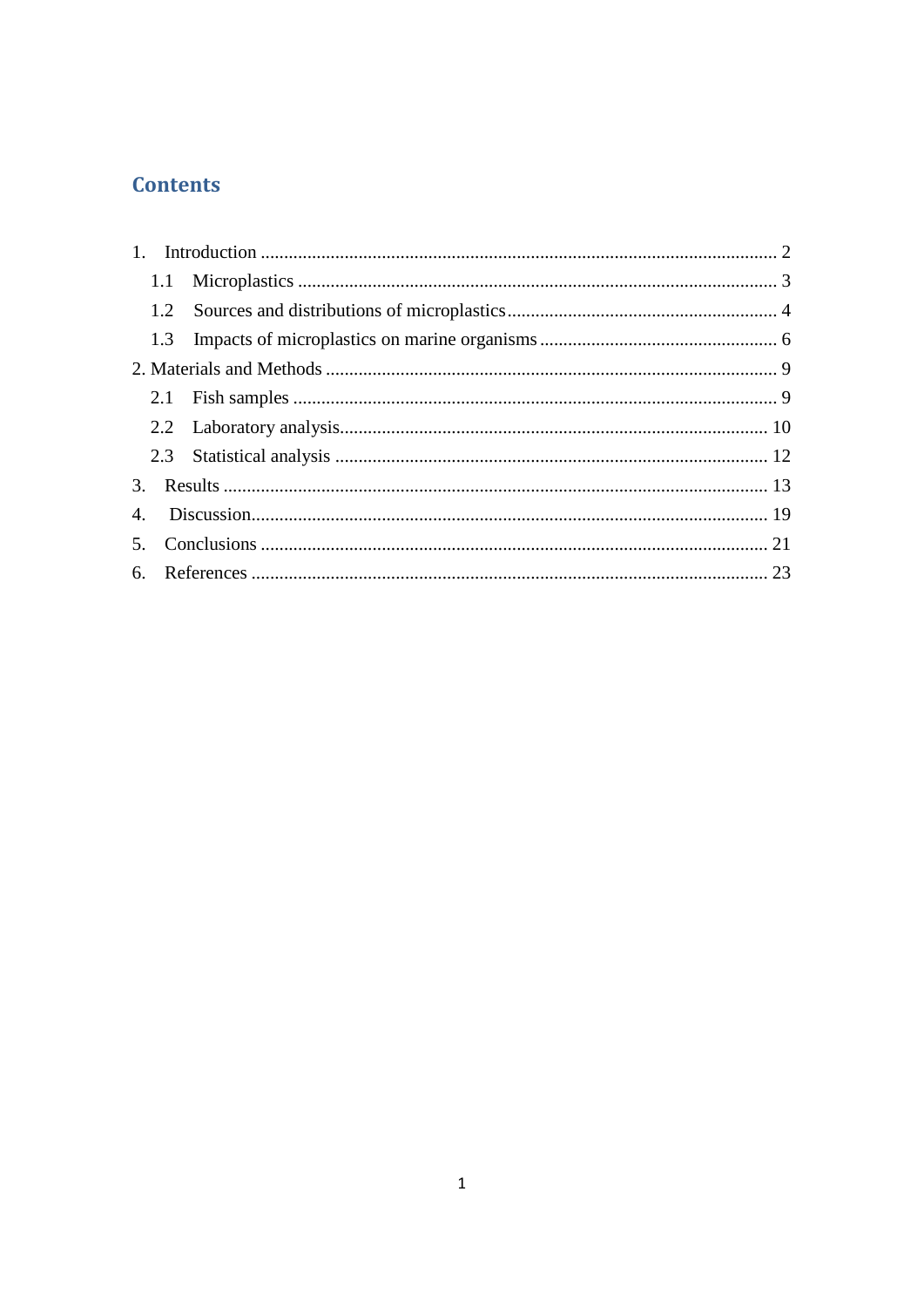## **1. Introduction**

Plastics are synthetic organic polymers developed in the beginning of  $20<sup>th</sup>$  century, produced by the polymerization of monomers extracted from oil or gas, accounting for approximately 8% of global oil production (Thompson et al., 2009). As being a practical material, mass production of plastics started in 1940s and 1950s and has increased since then with world production reaching 311 megatons (Mt) in year 2014 with around 19% coming from Europe (Plastics Europe, 2015).

Plastics form most of the marine litter worldwide (Derraik, 2002), accounting for 60-80% (up to 95% in some regions) of the total (Moore, 2008). Plastics are present from the ocean surface to the seabed (Ivar Do Sul and Costa, 2014) and can significantly affect all marine habitats and the organisms living in them (Cole et al., 2011). Jambeck et al. (2015) estimate that 4.8-12.7 million metric tons of plastic waste entered the ocean in 2010, however Thompson et al. (2006) suggested that up to 10% of the world's plastic production ends up in the marine environment where it can accumulate and be further modified. Around 80% of the marine plastic litter has a terrestrial source, while about 18% is attributed to the fishing industry (Andrady, 2011).

Marine plastic debris can be hazardous to the environment. It has been documented that plastic litter can harm marine organisms in various ways including entanglement, external wounds and ingestion resulting in gut blockage or chemical pollution (Collard et al., 2015; Cole et al., 2011; Moore, 2008; Teuten et al., 2009). Hydrophobic pollutants (which are often persistent, bioaccumulative and toxic) may get adsorbed onto plastic debris and thus endanger the environment (Cole et al., 2011; Thompson et al., 2009). Canary Islands and north-west Africa is an important fishery region. This study attempts to reveal microplastics ingestion by local zooplanktivorous fish species.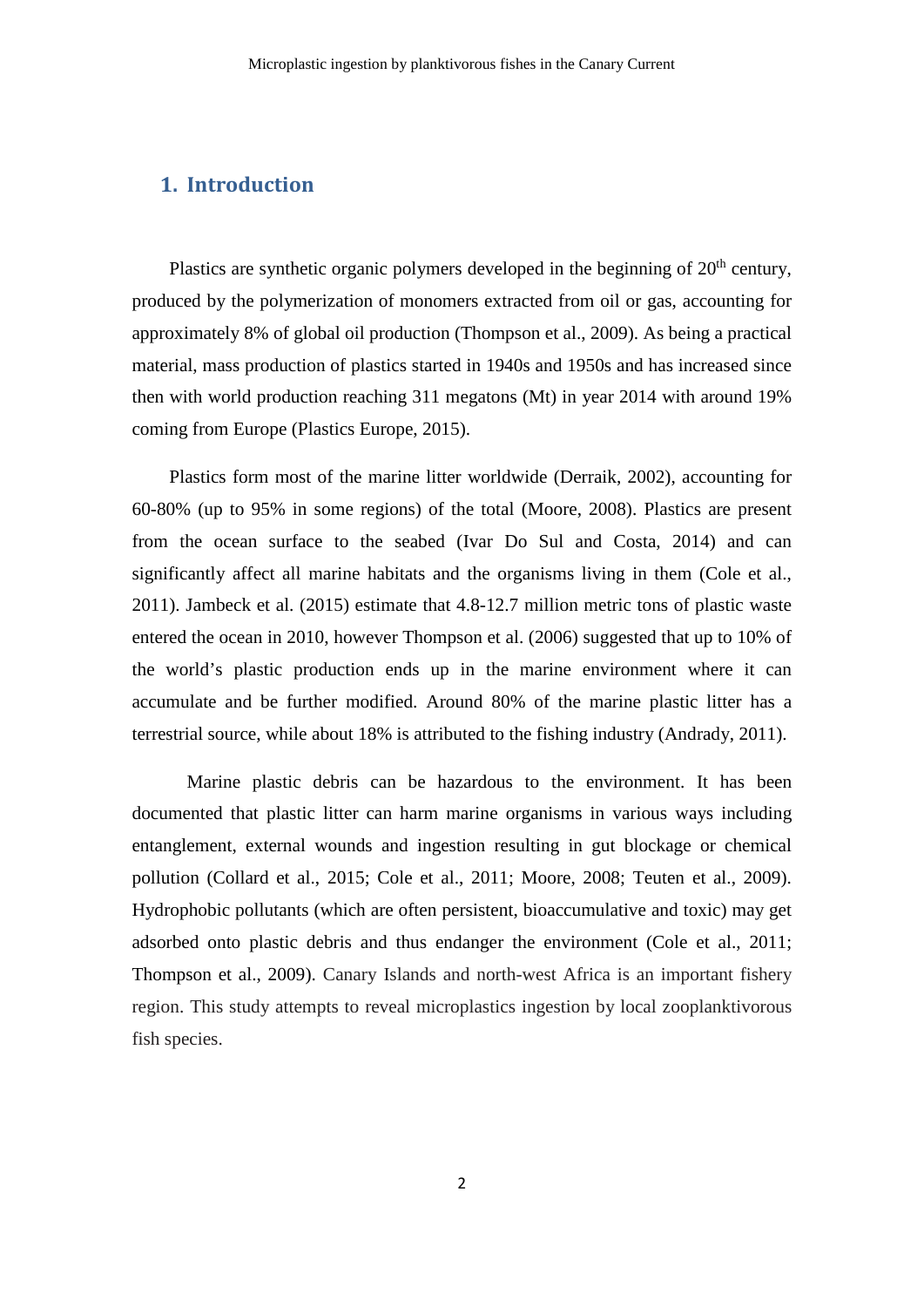#### **1.1 Microplastics**

Microplastics (MPs) were described during the seventies (Carpenter  $\&$  Smith 1972), but since the beginning of the new millennium they have become an object of intense study (Andrady, 2011; Cole et al., 2011; Ivar Do Sul and Costa, 2014) due to the increasing concerns about their negative impact on wildlife and their toxicity on living organism including humans (Wright et al., 2013). There is a range of definitions of MPs varying in different studies, with diameters <1 mm (Browne et al., 2007), <2 mm (Ryan et al. 2009), <5 mm (Arthur et al., 2008; Betts 2008), and <10 mm (Graham et al. 2009). Here, we consider microplastics any plastic particle which has at least two out of its three dimensions smaller than 5 mm (fragments or primary-sourced) which is the most recognized definition of the National Oceanic and Atmospheric Administration (NOAA) (Rocha-Santos and Duarte 2015; Wright et al., 2013). Most of the MPs are found in the surface layer of the ocean due to their positive buoyancy (Ivar Do Sul and Costa, 2014) and are believed to accumulate in the center of subtropical gyres. Nevertheless, their transport through the ocean, including deep waters, is largely unknown (Hidalgo-Ruz et al., 2012).

Microplastics are diveded into primary MPs and secondary MPs acording to their origin. Primary-sourced microplastics are small pellets already produced with a size smaller than 5 mm. They are present in various domestic and cosmetic products such as face cleaners (Fendall et al., 2009) where they have replaced traditionally used natural ingredients (almond shells, oatmeal or pumice) or in cleaning synthetic blasting technology (Andrady, 2011; Derraik, 2002; Gregory, 1996) involving blasting acrylic or polyester microplastic scrubbers to remove rust or paint from metallic surfaces (engines parts). These particles are usually re-used many times before being discarded. This practice can result in heavy-metal contamination (Cole et al., 2011; Derraik, 2002; Gregory, 1996). All these particles can be released through the waste water system and eventually reach the marine environment.

Physical, biological and chemical processes can over time reduce the structural integrity of plastic debris, resulting in fragmentation, and giving rise to secondary MPs (Cole et al., 2011; Browne et al., 2007). These processes include polymer photo degradation by solar UV radiation, thermooxidative degradation, ozone-induced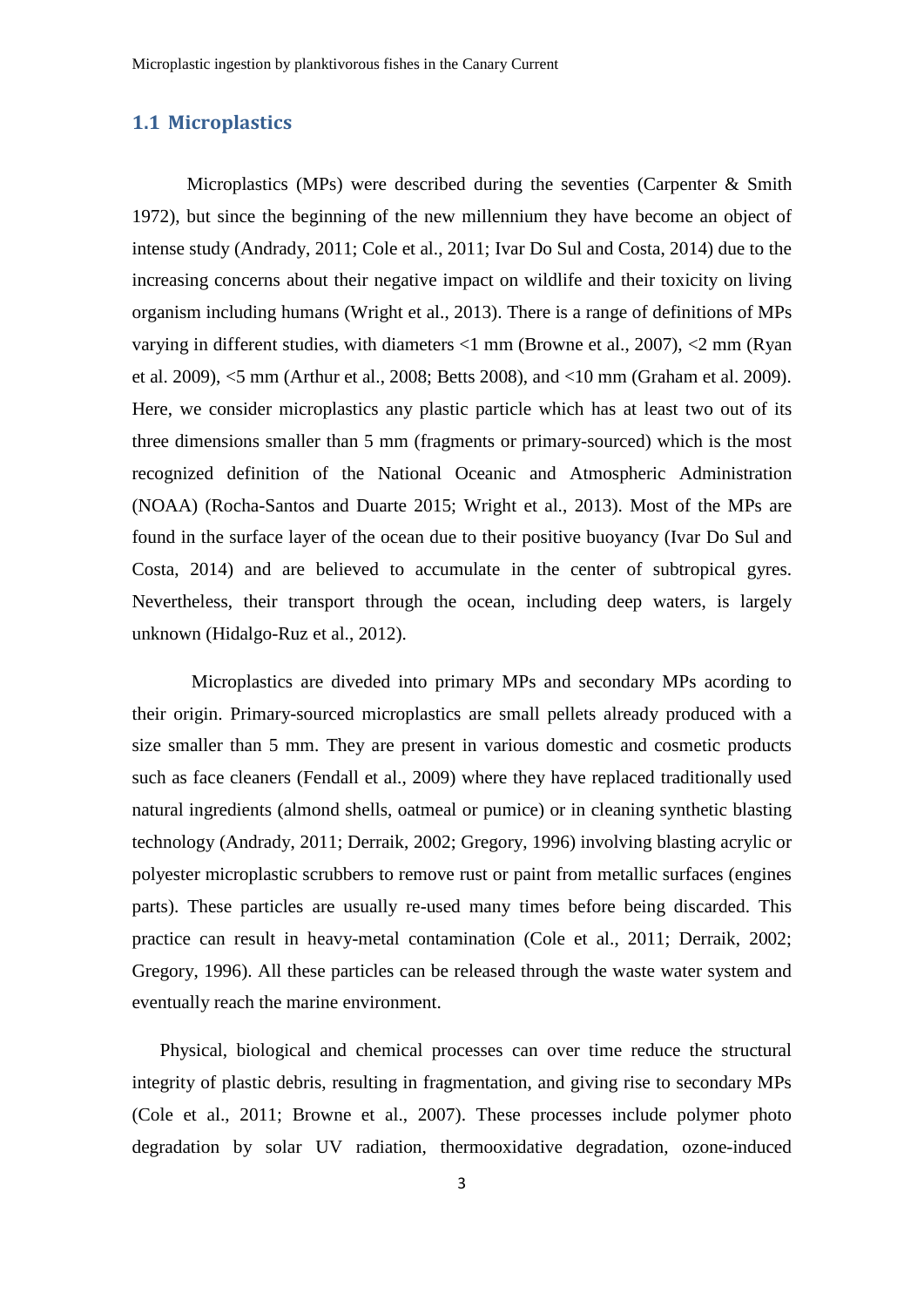degradation, mechanochemical degradation and biodegradation (Andrady, 2011; Singh and Sharma, 2008; Wang et al., 2016). Plastic degradation is an extremely slow process taking hundreds to thousands of years (Wang et al., 2016). Plastic litter occurs on beaches, surface water and deep water, nevertheless weathering rates in these sites are very different (Andrady, 2011). Due to the deficiency of solar UV and low temperatures in the marine environment the photo degradation is much slower than in terrestrial environments (Cole et al., 2011; Wang et al., 2016). Plastic debris at beaches, however, is directly exposed to sunlight and oxygen, leading to embrittlement, crack formation and eventual fragmentation. As a result, beaches are probably the most common source of secondary MPs in the ocean (Andrady, 2011; Wang et al., 2016). Coasts can receive plastics from both terrestrial and marine sources. It has been shown that presence of elevated number of microplastics on a shoreline can alter the chemical and physical properties of the beach sediments, resulting in different permeability of the sediment and heat absorbance. This could have an impact on marine biota in different ways, including effects on temperature based sex-determination in turtle eggs (Carson et al., 2011; Cole et al., 2011).

#### **1.2 Sources and distributions of microplastics**

Indiscriminate disposal of waste material leads to direct or indirect transfer of plastic litter to the marine environment. Most of the plastics encountered at the sea are coming from terrestrial sources via rivers, waste-water systems and being blown offshore (Moore 2008). Although waste-water treatment plants are able to filter some of the microplastics and plastic debris, there is still a considerate amount of microplastics that is not being captured by these filtration systems (Browne et al., 2007; Fendall and Sewell, 2009; Gregory, 1996). Plastics that enter river systems – directly or indirectly will eventually end up in the sea. Extreme weather conditions such are strong storms, hurricanes or flooding can temporarily increase this transfer of terrestrial debris from the land to the sea (Barnes et al., 2009).

Commercial fishing and marine-industries can be a source of direct plastic pollution as macroplastics or as secondary microplastics after long-term degradation in the marine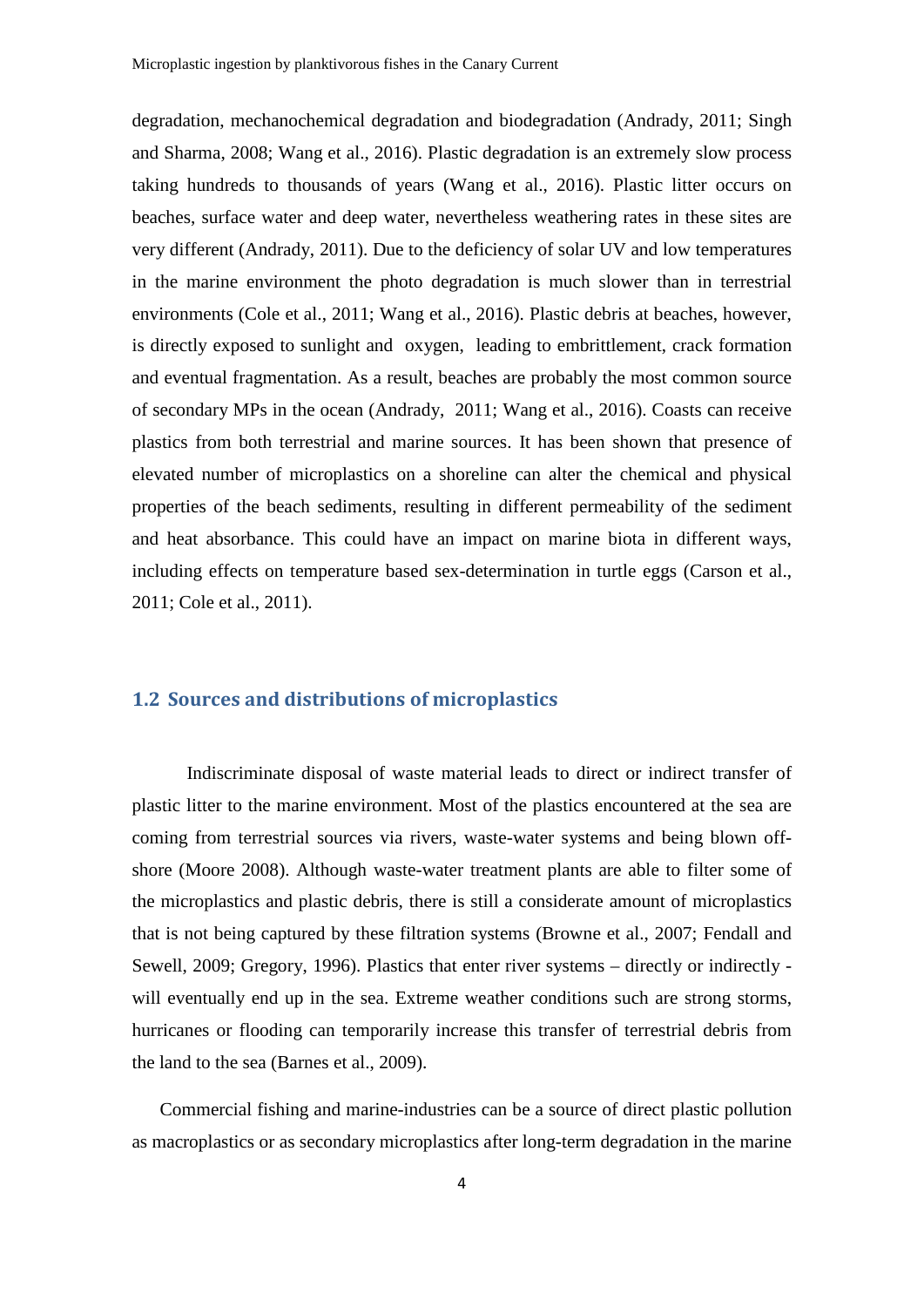environment. Lost or discarded fishing gear is the source of most of the marine debris (Andrady, 2011). Discarded fishing lines and nylon nets, known as "ghost nets" are usually floating and drifting in the water column due to their neutral buoyancy. There they capture a large variability of marine species. In 1987, the Protocol to the International Convention for the Prevention of Pollution from Ships came out, taking effect in 1988. It banned disposing plastic litter in the sea (MARPOL Annex V; Ninaber, 1997). Nevertheless shipping remains a dominant marine source of microplastics due to lack of enforcement and education (Derraik, 2002).

Plastics consist of many polymers and depending on their density and shape can float at the surface, be neutrally buoyant in the water column or sink to the bottom. Those polymers that float at the surface have positive buoyancy (e.g. PE and PP). These plastic particles may be transported long distances at the sea water surface and be washed ashore eventually (Andrady, 2011; Thompson et al., 2009). Some of the polymers that are denser than seawater (e.g. PVC) tend to settle to the sediment and once there, they can be transported by ocean currents (Engler 2012). Additionally, there is evidence that plastic debris rapidly accumulate microbial films which permit other organisms (algae and invertebrates) to colonise the surface. This biofouling process can cause originally buoyant (micro)plastics to sink (Andrady, 2011; Barnes et al., 2009; Cole et al., 2011; Derraik, 2002). Sedimentation and shore deposition may therefore play an important role in temporal variability of microplastics in marine environment.

The time for eventual biodegradation of plastics is estimated in order of centuries (Moore, 2008). Law et al. (2010) didn't find any significant changes in the amount of microplastics in the Northwest Altantic in the past twenty years, despite the increase of marine plastic debris, while Cózar et al., (2014) revealed that the global load of plastics on the open ocean surface is much lower than the abundance expected, compared to the amount of plastic litter that has been released to the ocean. These observations support the hypothesis of substantial losses from the ocean surface (Wang et al., 2016) suggesting that the deep ocean could serve as a sink for a large amount of plastic trash.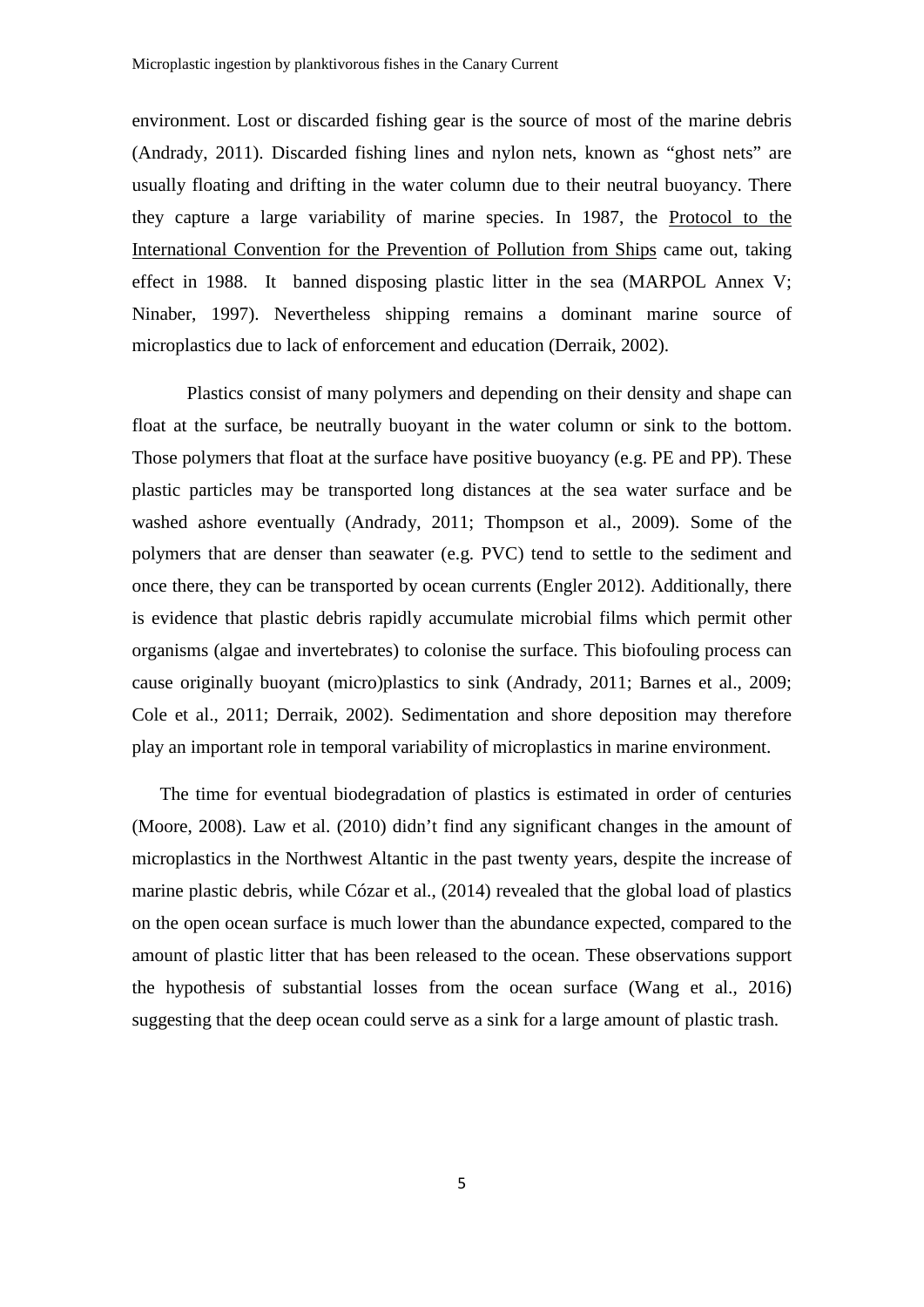#### **1.3 Impacts of microplastics on marine organisms**

Due to their small size and abundance, microplastics are potentially ingested by a wide range of organisms and MPs ingestion has been observed in various invertebrate and vertebrate species, including fishes (reviewed in Ivar Do Sul et al., 2014). However, most of the research on invertebrates is restricted to controlled laboratory experiments. Microplastics can be ingested accidently by confusing them for the prey or also as a result from eating lower trophic organisms that have consumed microplastics themselves (Browne et al., 2008; Cole et al., 2011).

Once ingested, microplastics may be egested, retained or may block the digestive tract, cause pseudo-satiation leading to decreased food consumption (Derraik, 2002; Thompson, 2006), get absorbed to the gut or be translocated into other tissues (Wang et al., 2016). Browne et al. (2008) observed that microplastics ingested by *Mytilus edulis* were translocated from the gut to the circulatory system and persisted there for several weeks. Microplastic ingestion in *Mytilus edulis* is commonly studied and transference of microplastics from *M. edulis* to higher trophic levels has been observed. The implication for the rest of the food web, including humans is concerning (Farrell and Nelson, 2013; Wegner et al., 2012). There are several studies that reveal microplastics ingestion in various fish species in different parts of the world (Carson, 2013) including planktivorous fish in the North Pacific Central Gyre (Boerger et al., 2010); planktivorous fish of North Atlantic (Collard et al., 2014); various small pelagic fish in North Pacific (Davison and Asch, 2011); pelagic and demersal species from the English Channel (Lusher et al., 2013), marine catfish on Brazilian coast (Possatto et al., 2011); fish from markets in Indonesia and California (Rochman et al., 2015), and fish species of the Mediterranean Sea (Nadal et al., 2016; Romeo et al., 2015) etc. Davison and Asch (2011) estimate the ingestion rate of plastic debris by mesopelagic fish in the North Pacific to be from 12,000 to 24,000 tons per year. Apart from the potential harm caused by ingesting the microplastics themselves they can be toxic due to the inherent contaminants leaching from them or due to pollutants adhered to them in the marine environment.

Persistent organic pollutants (POPs) such as polycyclic aromatic hydrocarbons (PAHs), polychlorinated biphenyls (PCBs) and dichlorodiphenyltrichloroethane (DDTs)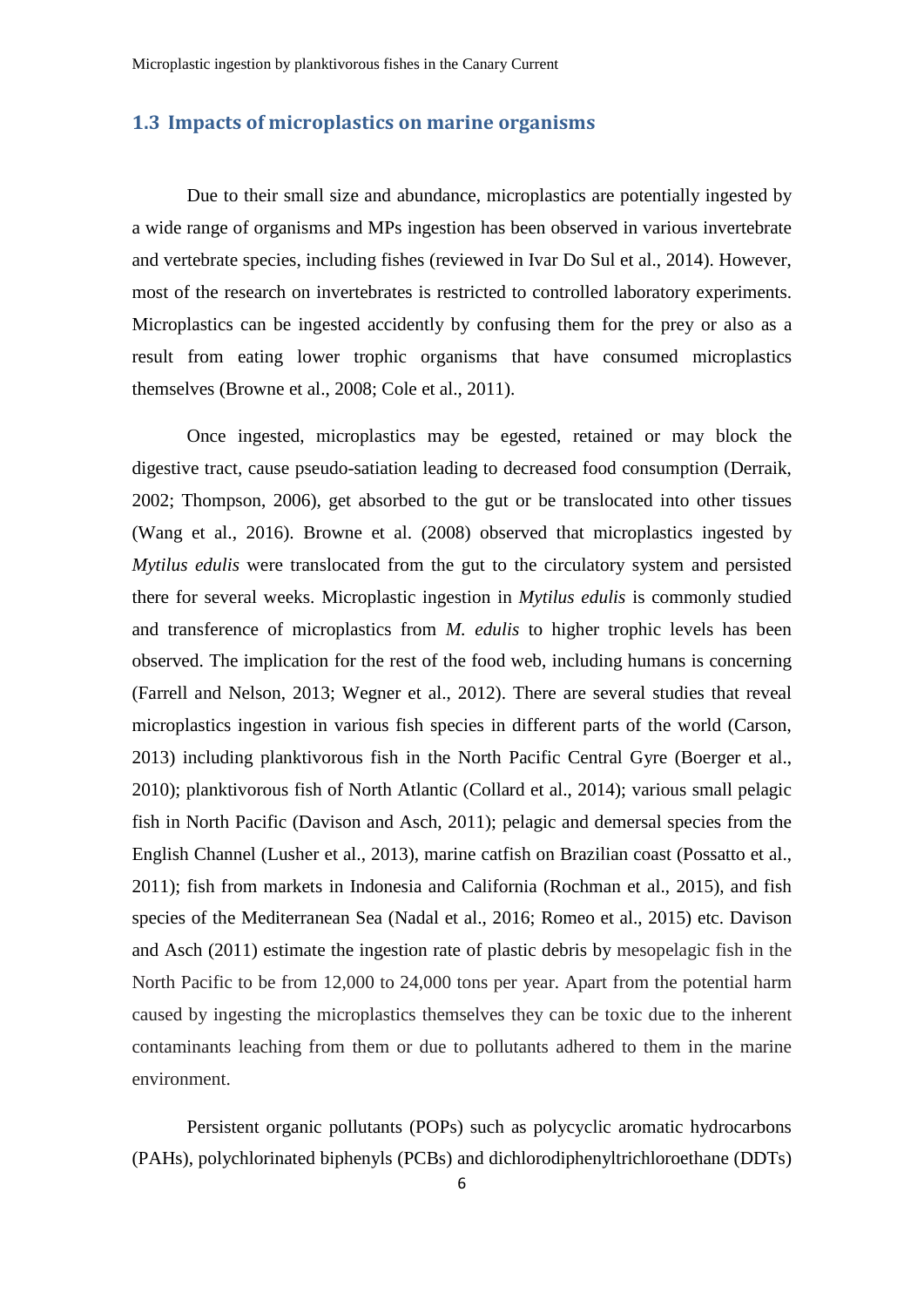can be adsorbed onto microplastics, mainly) due to a greater affinity of these pollutants for the hydrophobic surface of plastics compared to seawater (Wang et al. 2016). Plastic materials contaminated by persistent organic pollutants (POPs) are found worldwide including coastal areas and remote ocean habitats (Hirai et al., 2011), accumulating the concentration of these pollutants by orders of magnitude (Wang et al., 2016). Many POPs are considered toxic, leading to endocrine disruption, mutagenesis or carcinogenesis and can bioaccumulate and biomagnify through the food chain (Cole et al., 2011; Wang et al., 2016). Rochman et al. (2013) found greater concentrations of PCBs and polybrominated diphenyl ethers (PBDEs) in fish fed with marine plastic than those fed with virgin plastic particles, which indicates that plastic litter serve as an accumulation point and a pathway for the adsorbed POPs into the food web. PCBs can lead to reproductive disorders and alteration of hormone levels and have a harmful effect on marine organism even at low levels (Derraik, 2002; Lee et al., 2001).

Uptake of some metals (e.g. Ag, Cd, Pb, Al, Fe, Mn, Hg) has been reported, although the mechanism of metal uptake is largely unknown (Ashton, 2010; Wang et al., 2016). Beached plastic pellets showed greater metal adsorption capacities than virgin pellets (Holmes et al., 2012; Turner and Holmes, 2015).

The process of polymerization during the plastics production is never entirely complete and there are some monomers left (such as styrene and bisphenol-A, BPA) which can migrate from the polymer matrix into surrounding compounds (Moore, 2008). Polymers are often mixed with chemical additives such are phthalates, polybrominated diphenyl ether (PBDE), tetrabromobisphenol A (TTBPA) and others, typically to enhance their performance and extend their life by providing resistance to heat, oxidative damage and microbial degradation (Browne et al., 2007; Cole et al., 2011). Some of many of these additives can have potentially adverse effects on animals and humans (Andrady and Neal, 2009) resulting in endocrine disruption, reproduction and development alteration and carcinogenesis (Barnes et al., 2009; Cole et al., 2011). Oehlmann et al. (2009) showed that phthalates and bisphenol A (PBA) have an effect on reproduction in studied animal groups, especially molluscs, crustaceans and amphibians. There is a growing evidence that BPA may have an adverse effect on human population (Rochester, 2013). PBDE and TTBPA have been shown to disrupt thyroid hormone homeostasis (Thompson et al., 2009).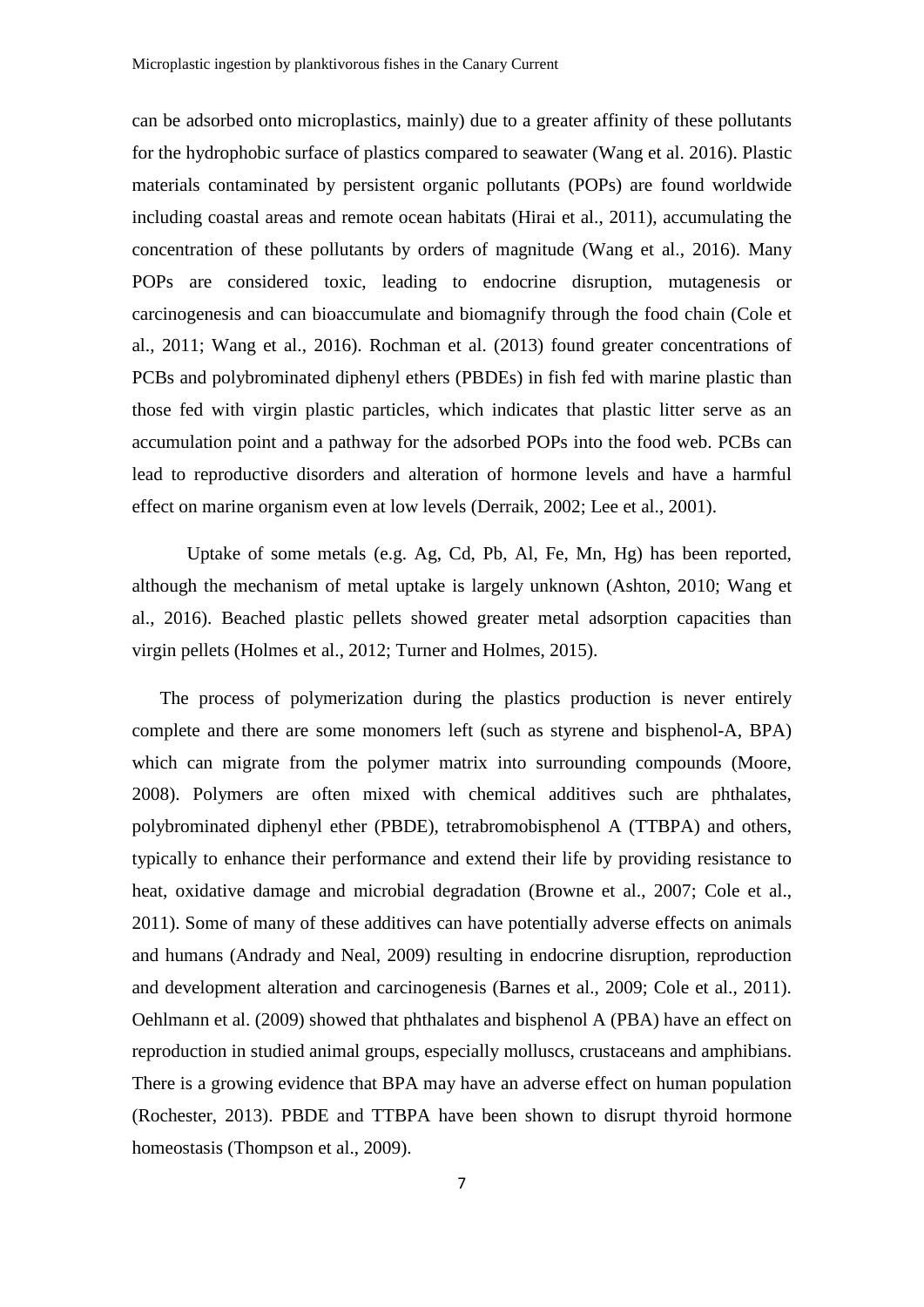Furthermore plastic debris could serve as a possible pathway for the invasion of various non-native marine species (bacteria, diatoms, barnacles etc.) as these could travel long distances rafting on floating plastic debris to environments where they were previously absent (reviewed in Derraik, 2002).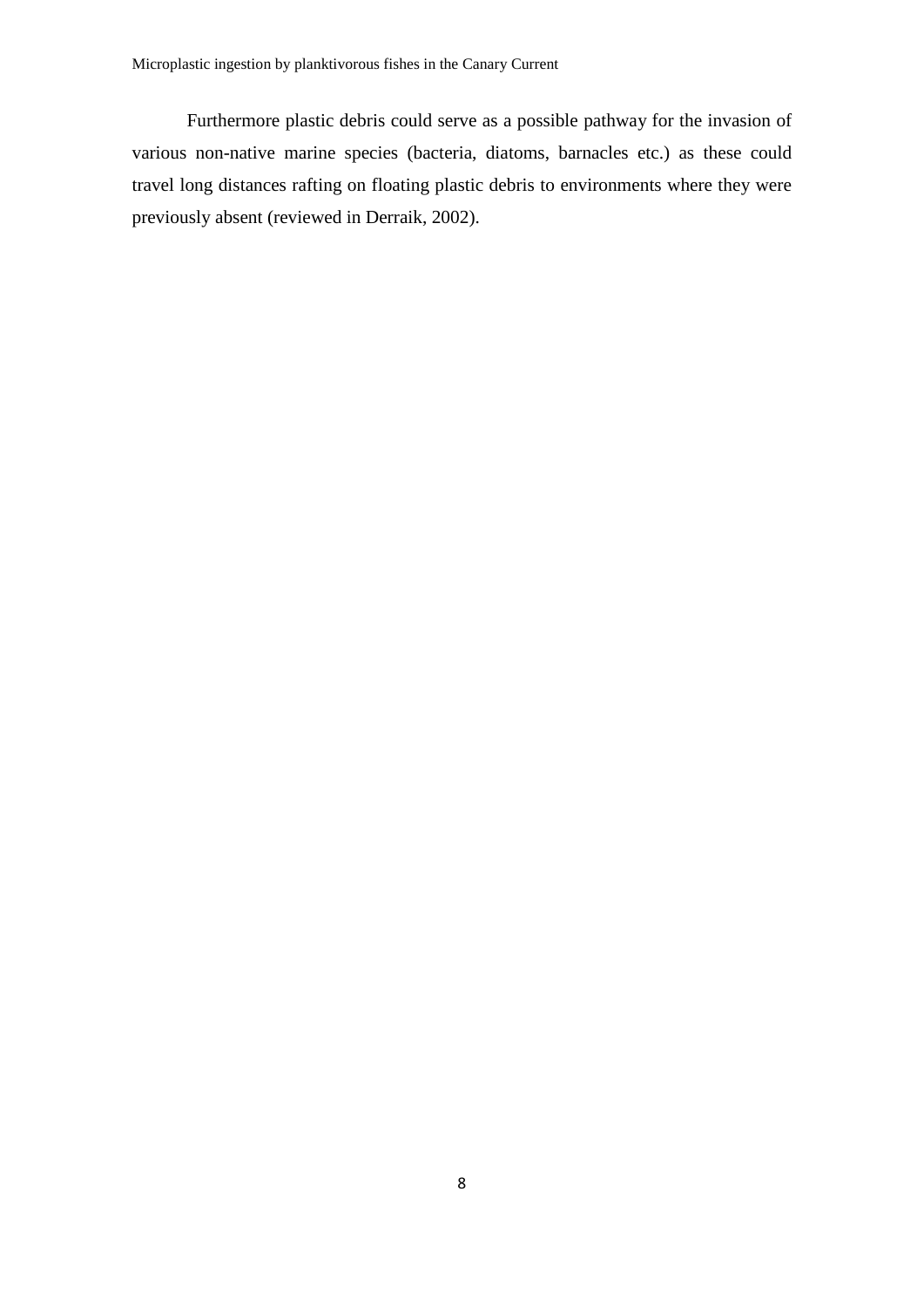## **2. Materials and Methods**

#### **2.1 Fish samples**

For this study we chose two zooplanktivorous fish species of the Canary Current which usually feed near the surface; demersal to semipelagic bogue *Boops Boops* (Linnaeus, 1758) and pelagic Atlantic chub mackerel *Scomber colias* (Gmelin, 1789). *Scober colias* is a coastal pelagic species feeding on small pelagic fish (sardines, anchovy, sprat etc.) and invertebrates. *Boops boops* is a gregarious demersal, semipelagic species living in various bottom types including sand, mud, rock and seaweed. It usually appears in depths above 150 m but can be found as deep as 350 m (Pollard et al., 2014). In total, 64 fish were sampled, 58 *Scomber colias* and 6 *Boops boops*.

Fish were caught in two different fishing regions in Gran Canaria and Lanzarote. Fish were bought in April – June 2016 from local fishermen in 1) San Cristóbal, Gran Canaria (43 samples), 2) Puerto del Carmen – La Tiñosa, Lanzarote (21 samples) (fig. 1). The fishing areas are located in the south-east part of both of the islands near the coast, approximately above the 100 m isobath. The fish samples were between 21.5 cm  $-44$  cm, in size and 114.5 g  $-830$  g, in weight.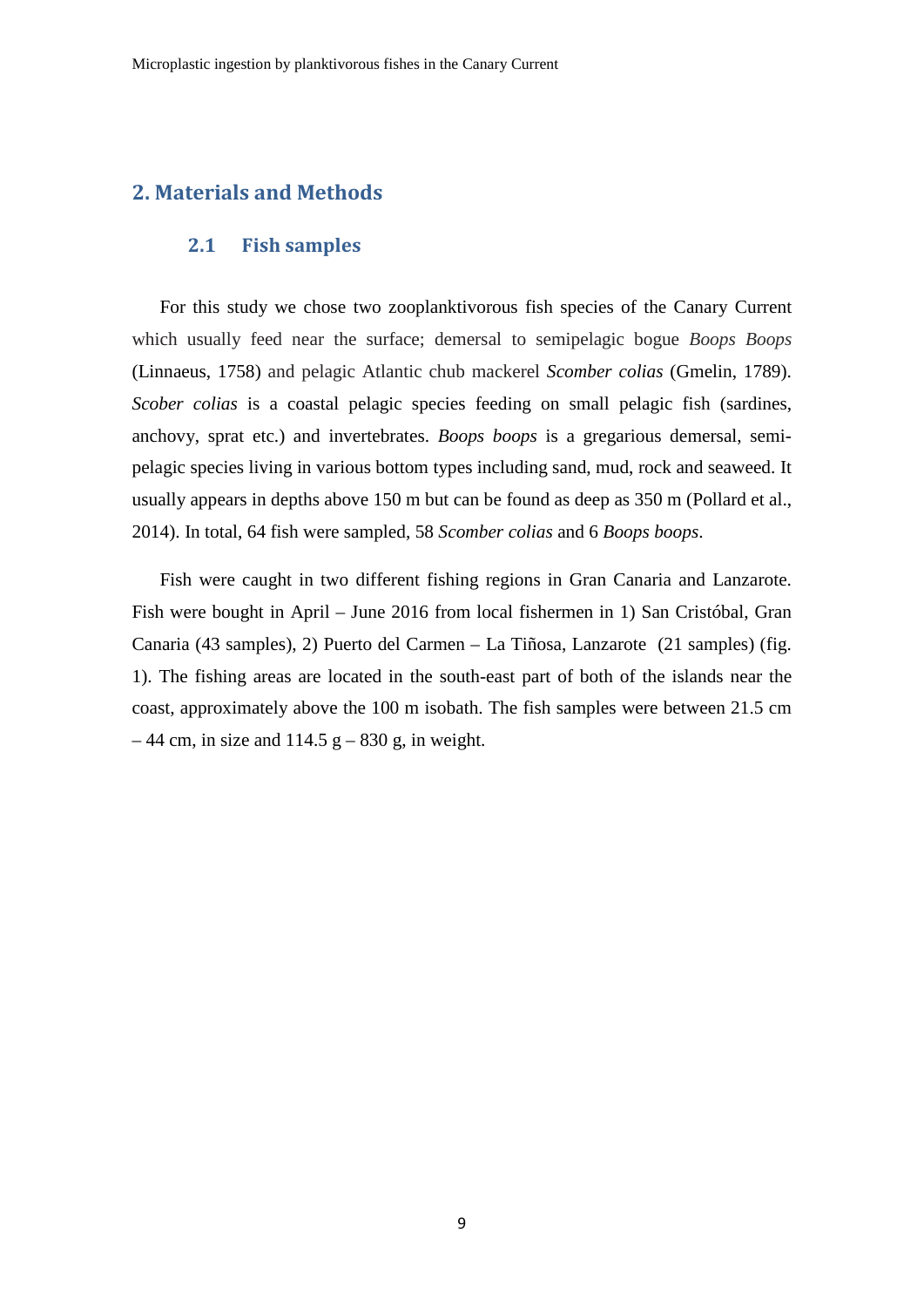

Fig. 1. a) Location of Canary Islands; b) Location of fish markets: 1- San Cristóbal, Gran Canaria; 2- Puerto del Carmen-La Tiñosa, Lanzarote.

#### **2.2 Laboratory analysis**

Since studying MPs in fish stomach contents is a relatively new scientific research area there is no standardized method that would be generally recognized, therefore we followed various suggestions mentioned in several studies focusing on this topic. Each fish was measured and weighted prior to stomach dissection. The whole stomachs were kept in ethanol (70%) or formol (4%) until the following procedure. The stomach content was extracted using classical dissection tools and put into KOH (10%) solution for 24 h in 60°C as described in (Dehaut et al. 2016) and filtered through a 50 µm sieve. The content was visually examined using OPTIKA stereomicroscope. The process is illustrated in fig. 2.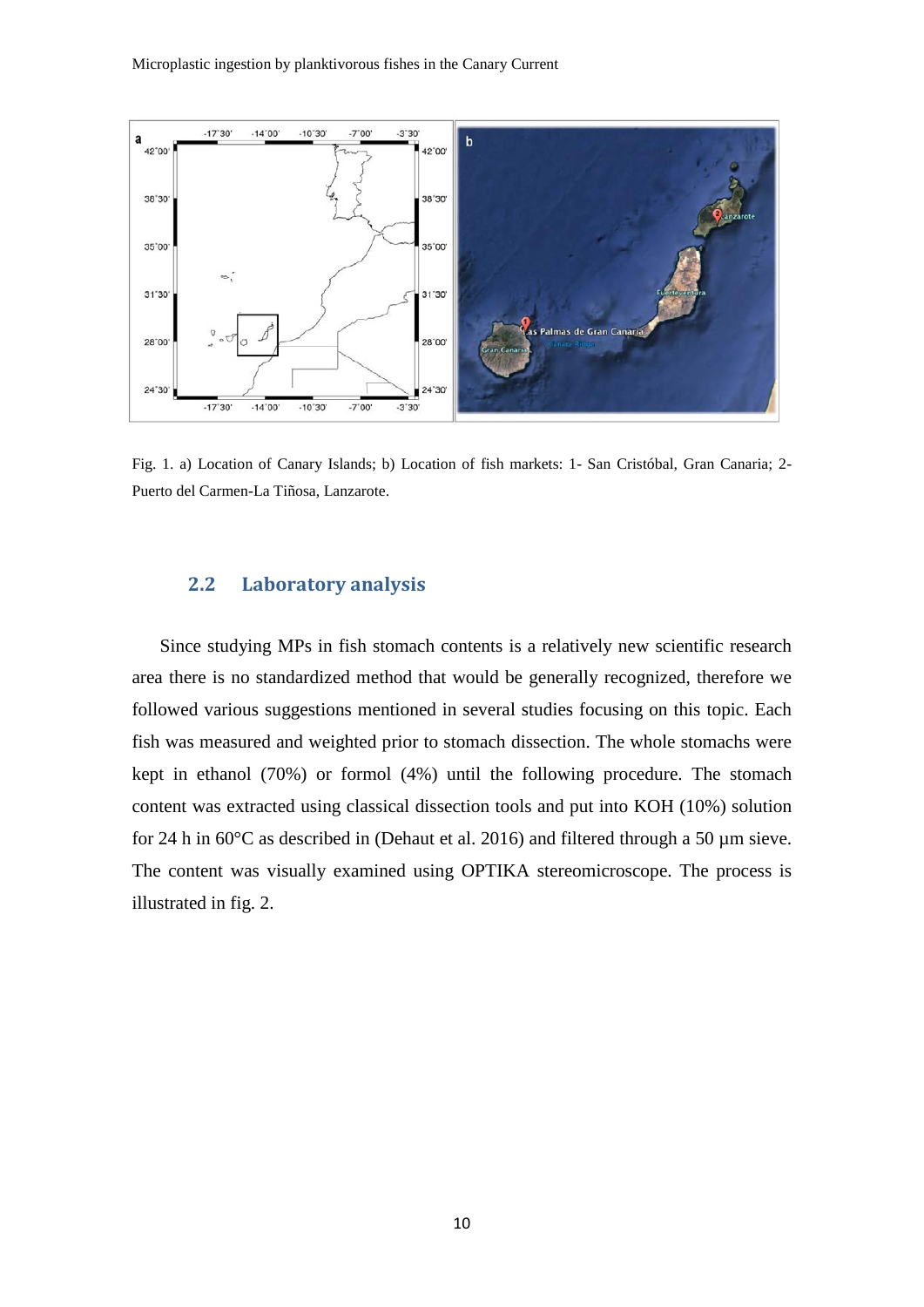Microplastic ingestion by planktivorous fishes in the Canary Current



Fig. 2. The process of stomach extraction and stomach content dissolution in order to reveal any microplastic particle.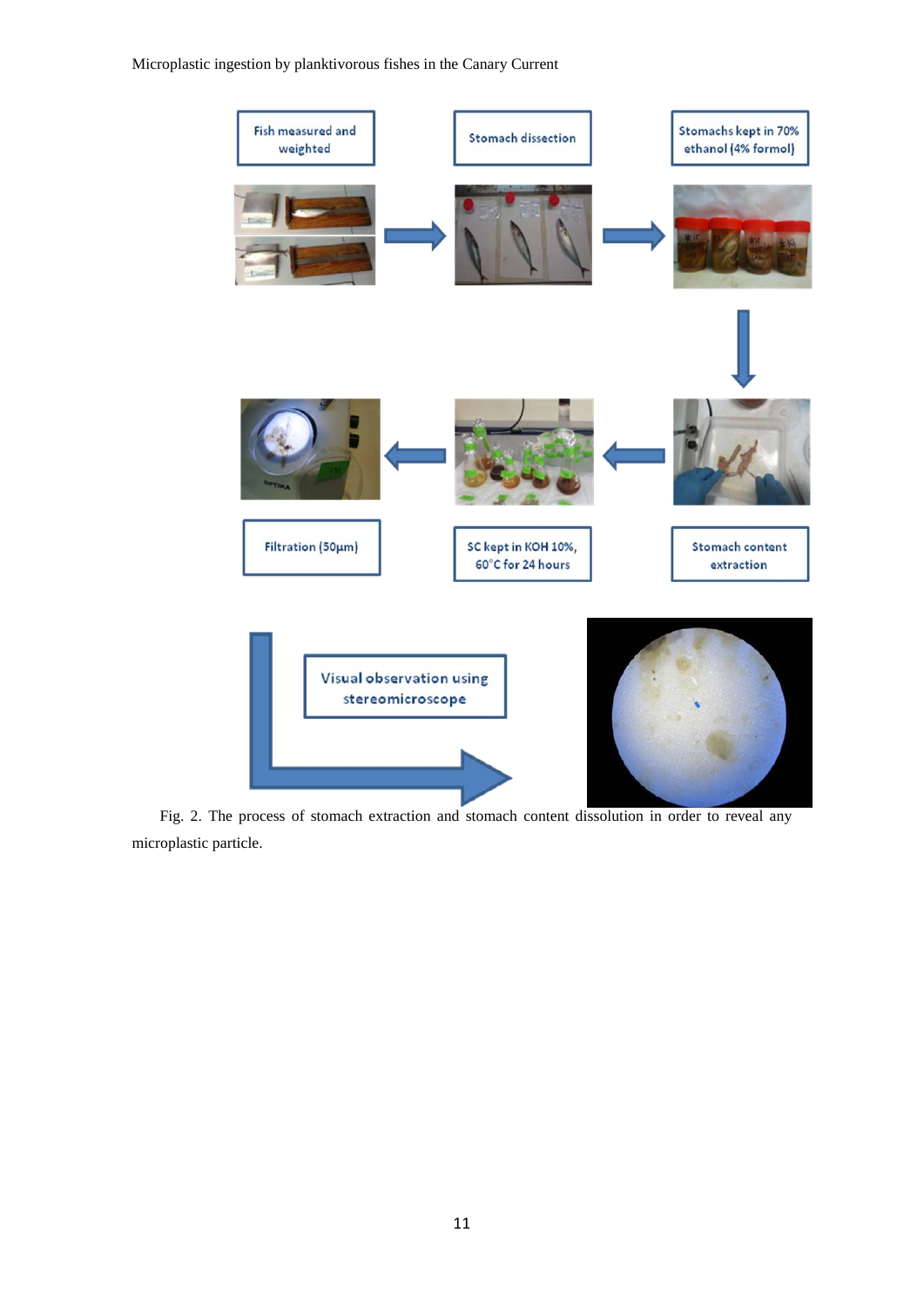All samples were visually examined using OPTIKA stereomicroscope and all potential MP particles were photographed and divided into fibres or fragments. The stomach content filtration and final sample observation was performed under a laboratory hood in order to reduce any air-born fibre contamination.

#### **2.3 Statistical analysis**

Data were analyzed using R Studio program version 0.99.902.

To confirm normality, the data were analyzed with the Shapiro-Wilk test. The distribution of data (fish weigh, MP, fibres and fragments abundance) was not normal and statistical differences between the fishing areas of Gran Canaria and Lanzarote were assessed using the non-parametric test of Wilcoxon-Mann Whitney.

To study the correlation between fish weight and microplastic abundance we obtained the regression equation using a confidence limit of 95% and the Pearson correlation coefficient.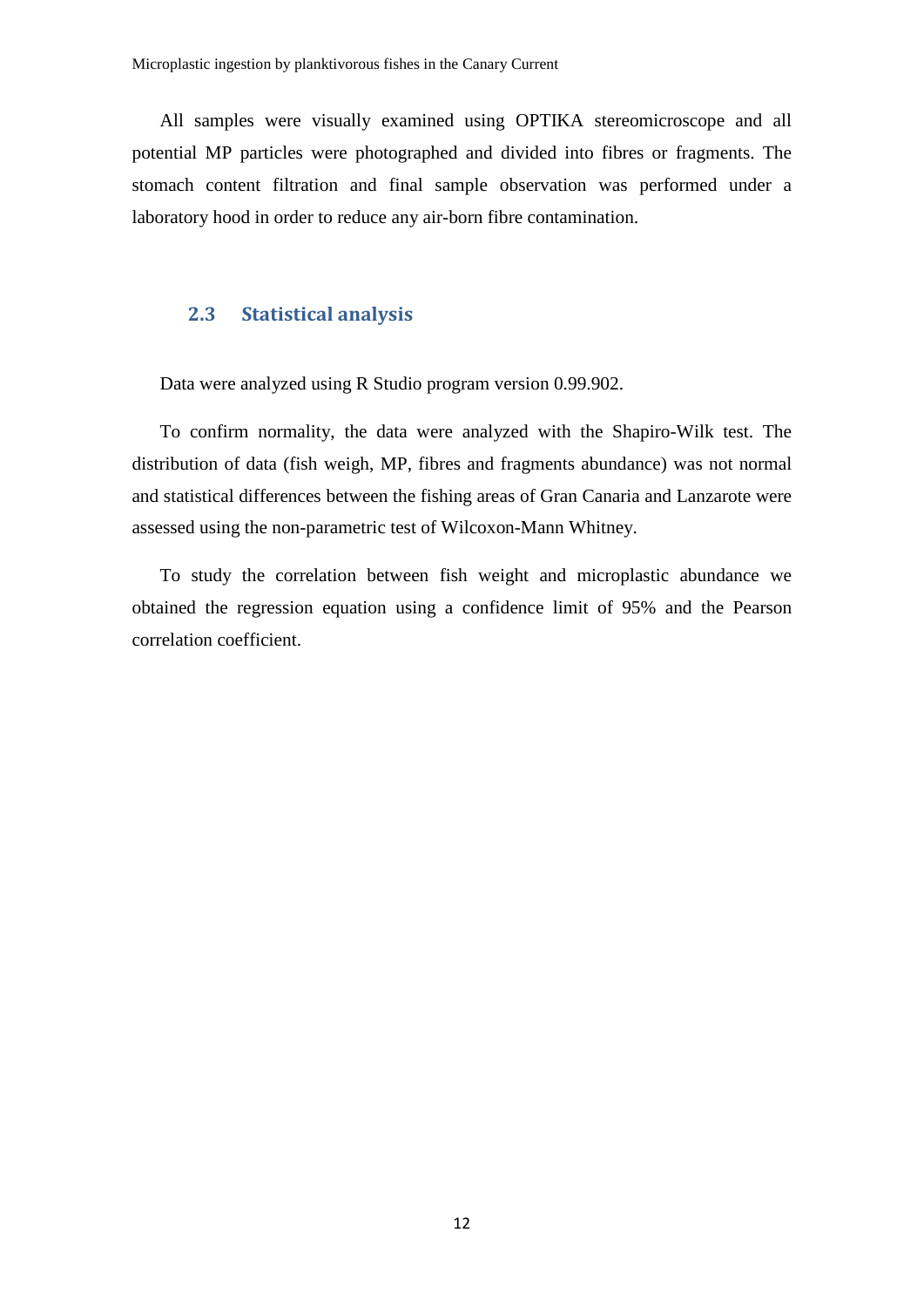## **3. Results**

From 64 fish samples examined, 21 fish stomachs (33%) contained fragments, ranging from 0.05 mm to 4 mm in size, with one fragment reaching 8 mm. We provide the results also for fibres, which were found very commonly in the samples, although there is a possibility of air contamination which couldn't be eliminated. Fifty fish samples (78%) contained at least one piece of fibre, ranging from 0.1 mm to 14 mm in length. The highest number of fibres was 7 in one stomach. If we take into account both fibres and fragments, 55 fish samples (86%) contained a potential MP of some type. Only 9 samples (14%) were free of fibres and fragments (fig. 3).



Fig. 3. Abundance of any kind of MP, fibres and fragments in the studied fish samples.

There were found more fragments in fish brought from Lanzarote in comparison to Gran Canaria. Only 11% of the fish samples from Gran Canaria contained microplastic fragments. On the other hand 76% of fish samples from Lanzarote contained microplastic fragments as can been seen in fig. 4 and fig. 5.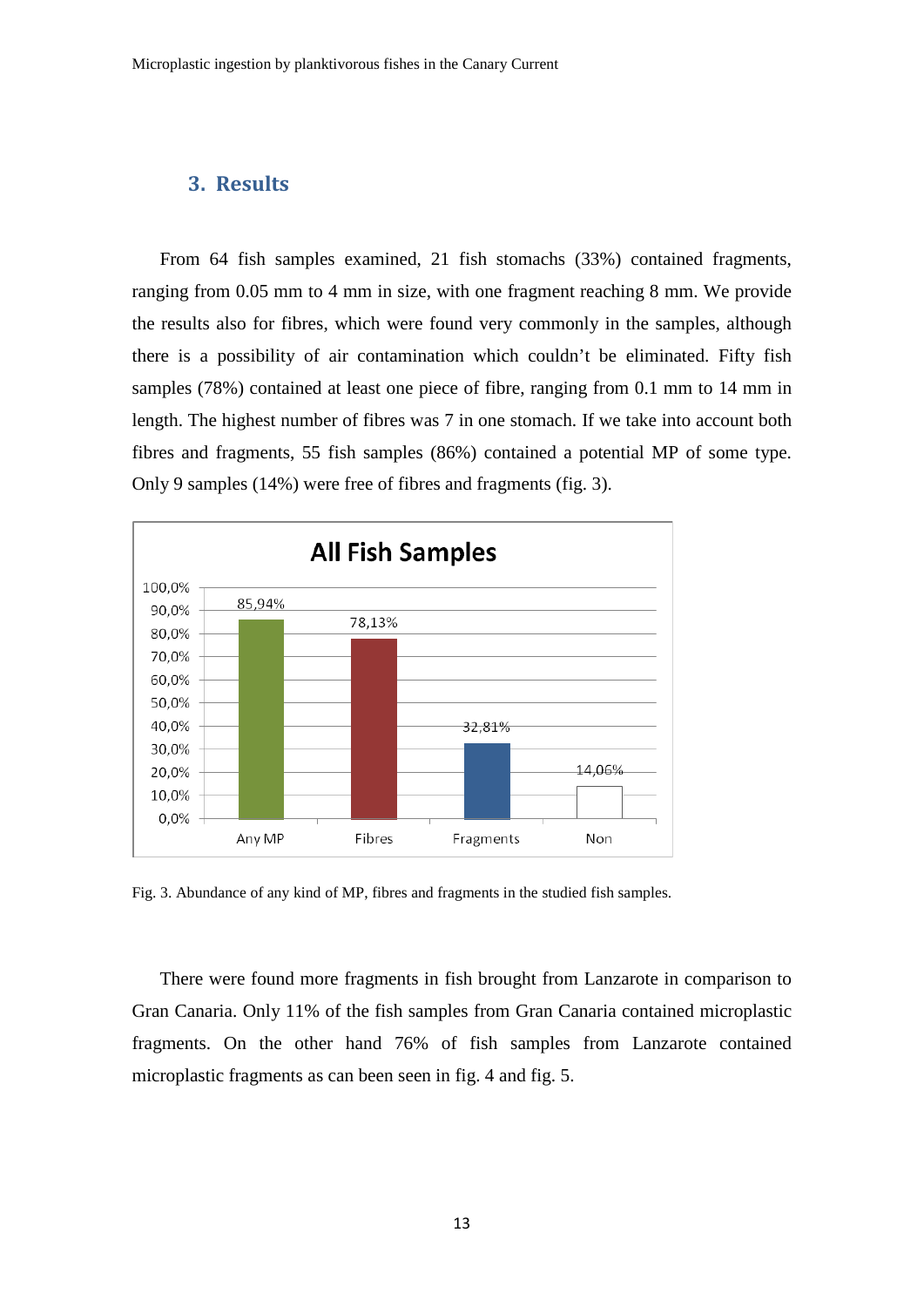

Fig. 4. Abundance of all kinds of MP, fibres and fragments in fish samples from Gran Canaria.



Fig. 5. Abundance of all kind of MP, fibres and fragments in fish samples from Lanzarote.

In total, 132 fibres were observed in 50 fish samples. The fibres were of the following colours: dark blue, light blue, black/dark, red, green, grey, yellow/brown, purple and orange. The most common colour was blue (43% of all fibres) as seen in fig. 6.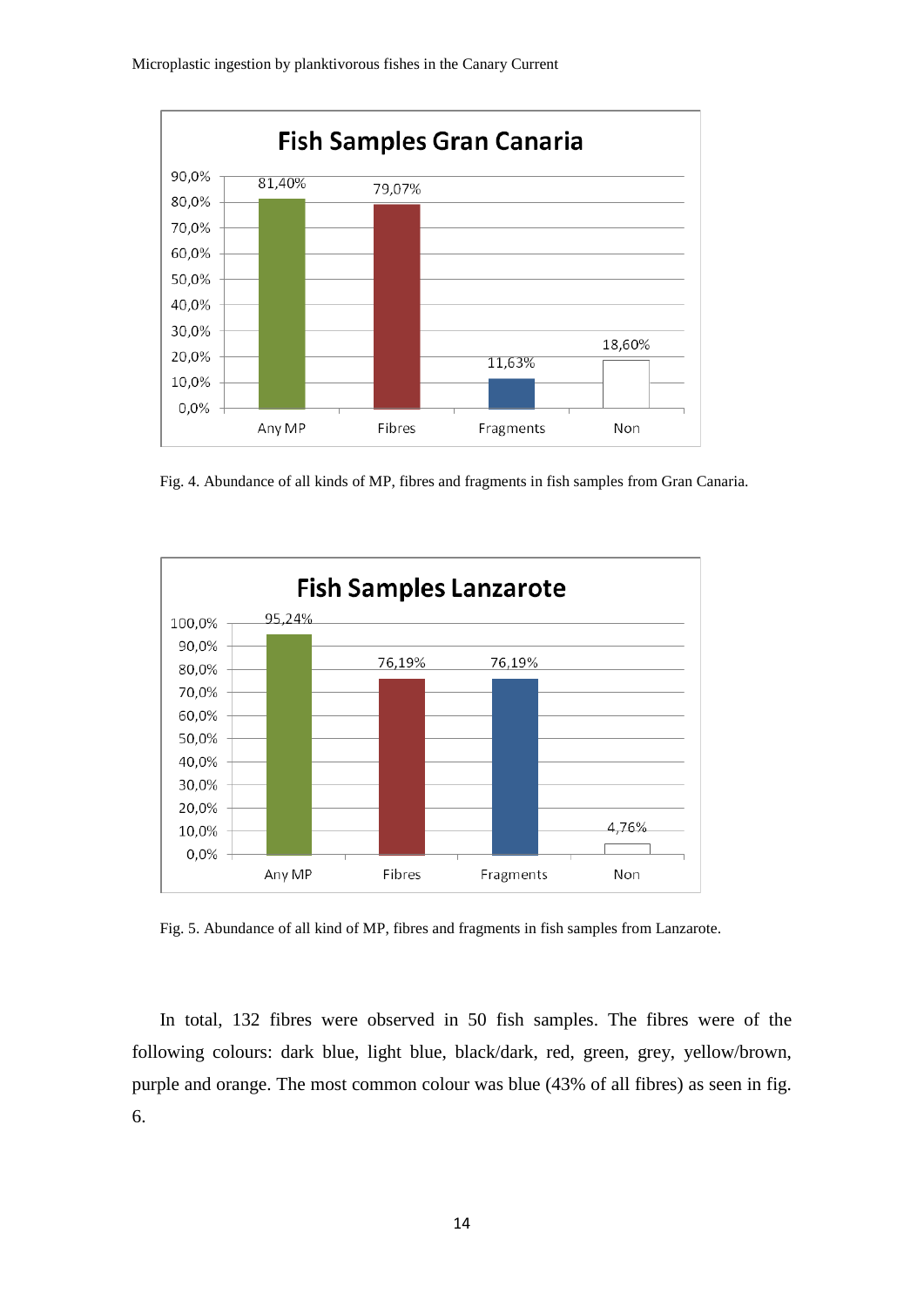Microplastic ingestion by planktivorous fishes in the Canary Current



Fig. 6. Colour composition of recovered fibres.

In total, 29 fragments were found within 21 fish samples and of the following colours: blue, white, green and transparent. The most abundant fragment colour was blue (79%) of all fragments; fig. 7).



Fig. 7. Colour composition of found MP fragments.

Nine fish samples (14%) contained blue paint chips that were soft, unstable, and formed a mash after mechanical pressure was applied. The paint chips in several of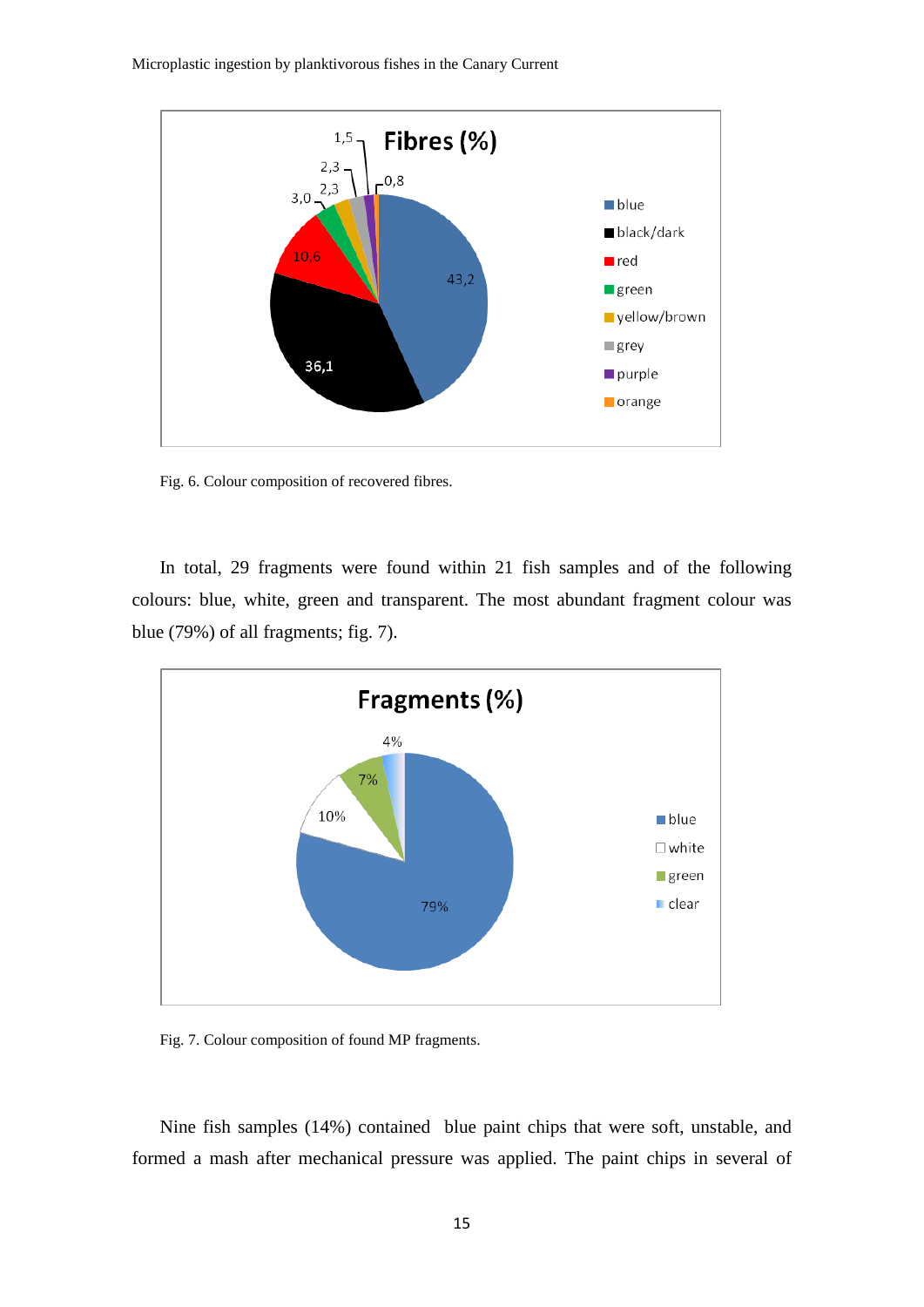these samples were spread and mixed with the rest of the organic matter. These samples are included in the group of stomach samples containing fragments. A complete list with fish samples, their size, weight and number of fibres/fragments found within each sample can be found in Annex 1.

The mean number of all types of MP was  $2.5 \pm 0.25$  (mean  $\pm$  SE) per fish. The number of fibres per fish was  $2.06 \pm 0.24$  (mean  $\pm$  SE) and number of fragments per fish was  $0.45 \pm 0.10$  (mean  $\pm$  SE) (Fig. 8).



Fig. 8. Mean number of all types of MP, fibres and fragments per fish.

In order to compare the fish samples from Gran Canaria to those from Lanzarote, the non-parametric Wilcoxon-Mann Whitney test was applied. There were no significant differences observed in the total number of MPs and in the number of fibres between the Gran Canaria and Lanzarote fish samples (fig. 9 and 10, p-value = 0.12 and p-value  $= 0.6565$  respectively). However, there was a significant difference in number of fragments per fish between these areas (p-value  $= 1.455e-07$ ), where samples from Gran Canaria contained  $0.12 \pm 0.05$  (mean  $\pm$  SE) pieces of fragments per fish while samples from Lanzarote contained  $1.14 \pm 0.21$  (mean  $\pm$  SE) pieces of fragments per fish (fig. 11).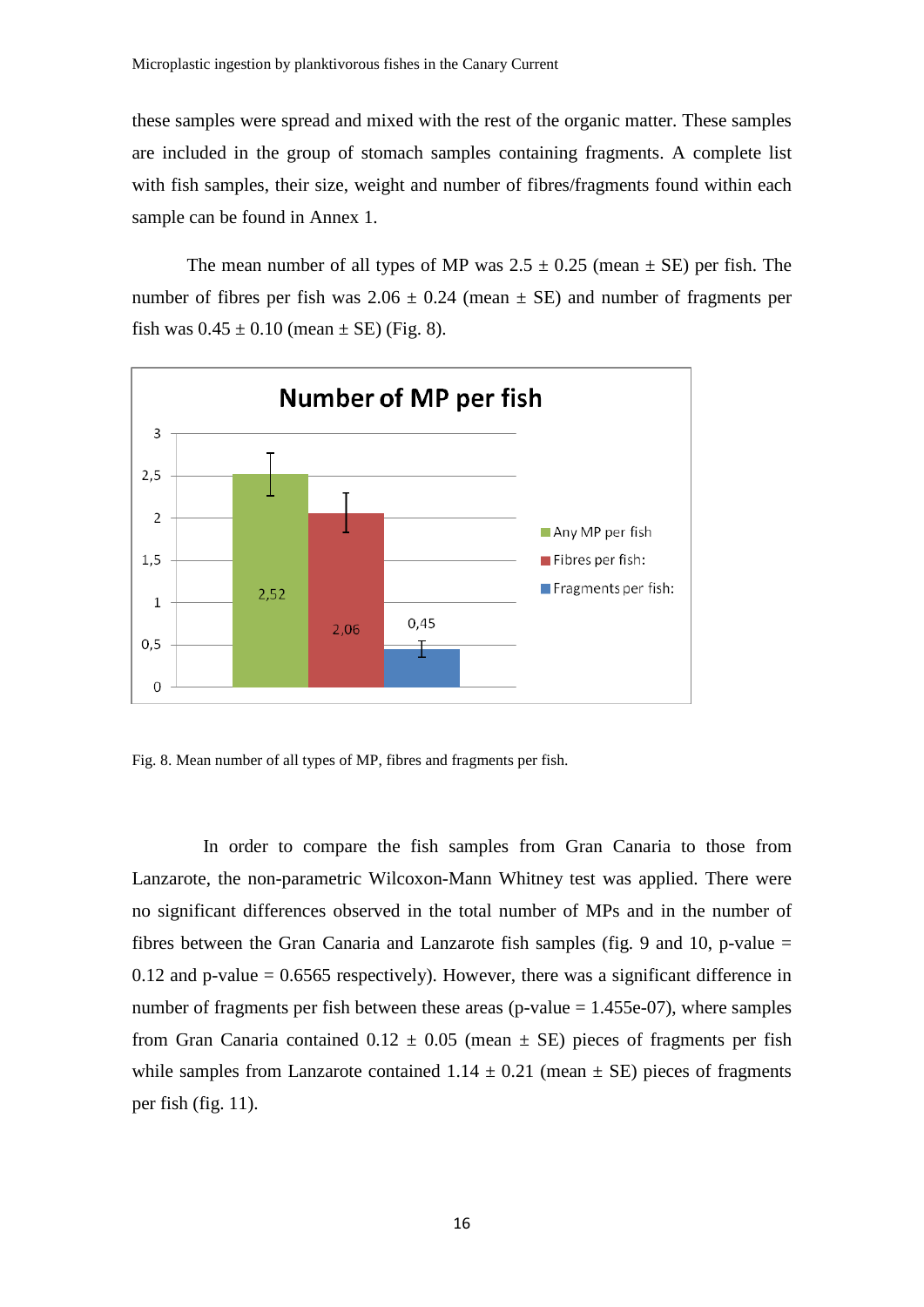

Microplastic ingestion by planktivorous fishes in the Canary Current





Fig. 10. Comparison of the mean number of fibres per fish between the islands of Gran Canaria and Lanzarote. There was no significant difference found (p-value  $= 0.6565$ ).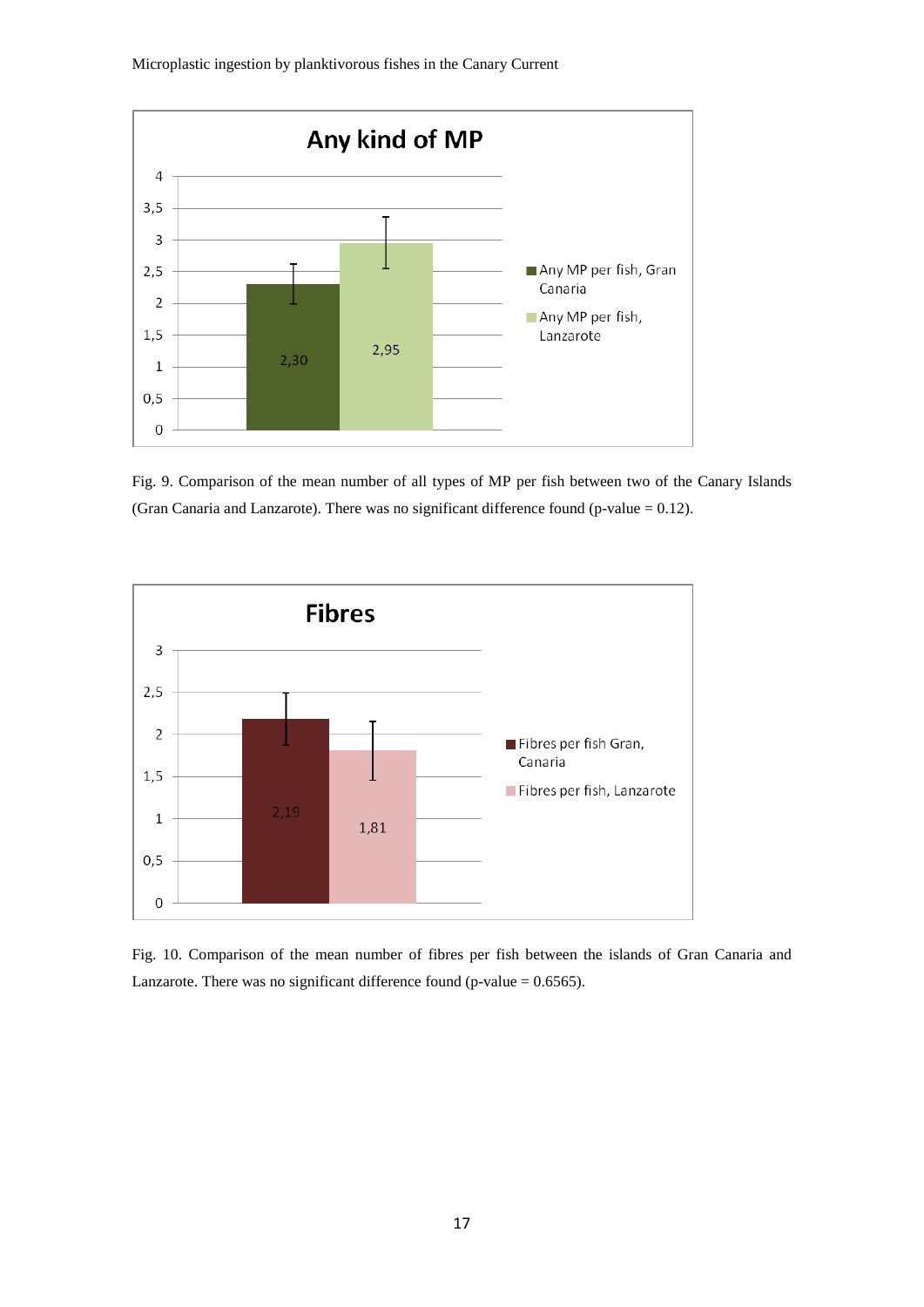Microplastic ingestion by planktivorous fishes in the Canary Current



Fig. 11. Comparison of the mean number of fragments per fish between the islands of Gran Canaria and Lanzarote. Fish from Lanzarote were significantly more contaminated by MP fragments (p-value  $=$ 1.455e-07).

We compared the mean weights of the fish samples from these two areas and found a significant difference (Wilcoxon-Mann Whitney test, p-value = 0.02286). It turned out that the fish samples we obtained from Lanzarote were, on average, 208g heavier than the fish samples from Gran Canaria (fig. 12). In order to reveal any possible influence of fish size on fragments abundance in the stomach contents, we analysed the fish weigh-fragments abundance correlation. No significant correlation was found ( $R^2$ =0.035; p-value=0.07; Pearson correlation coefficent =0.22).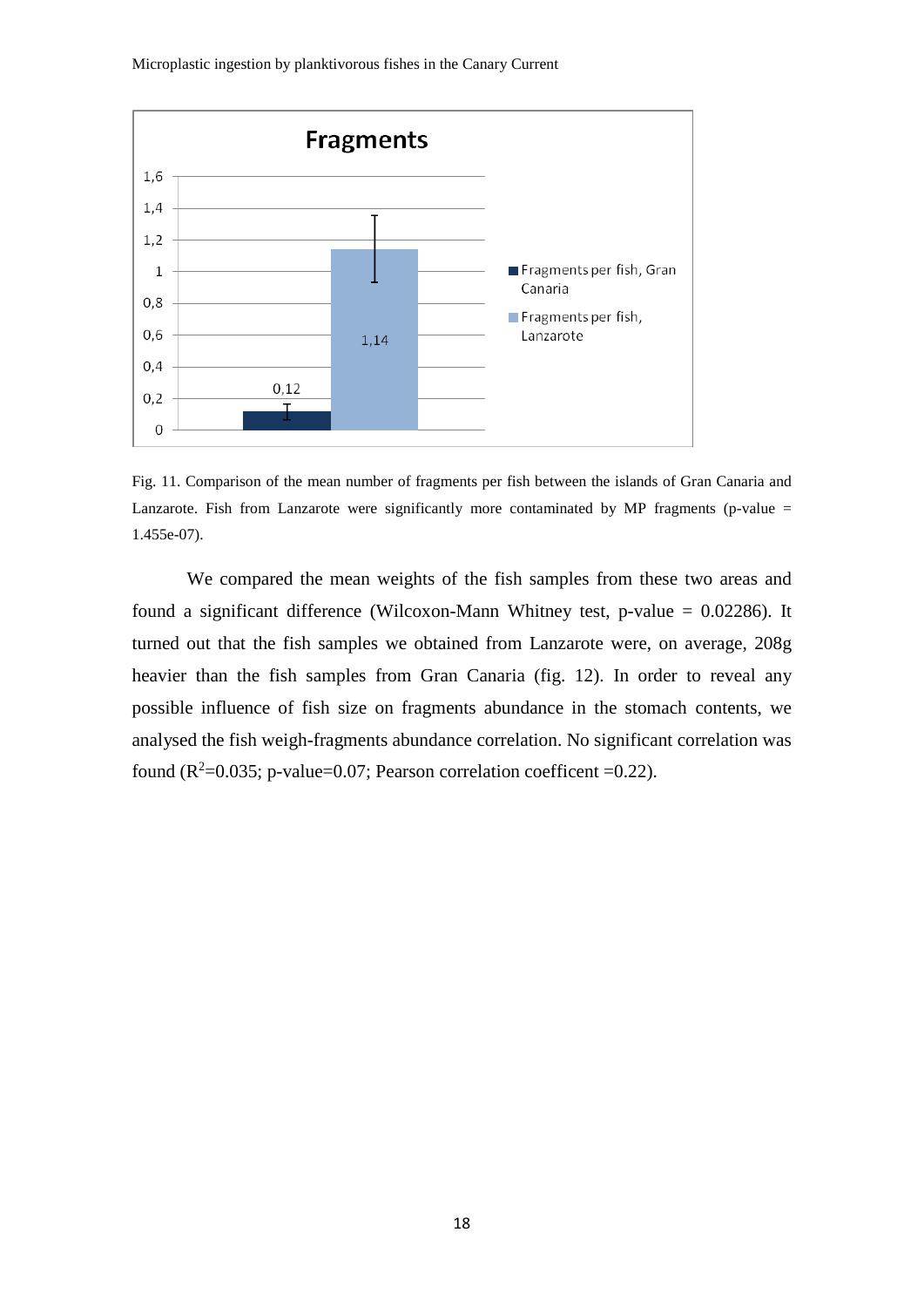

Fig. 12. Comparison of mean weights of the fish samples from Canaria and Lanzarote.

## **4. Discussion**

This study is the first to investigate MPs ingestion by fish species in the Canary Current. The methodological difficulties in the MPs isolation procedure can be one of the reasons why, up to date, there exist only a few studies addressing the occurrence of MPs in wild fish species populations. We chose the 10% KOH-digestion method for the samples because it was recommended as the best option out of five methods tested by Dehaut et al. (2016). Enzymatic digestion with proteinase-K results would perhaps result in better dissolution of the organic matter, nevertheless its use on larger organisms is not cost-effective (Avio et al., 2015).

Despite the measures taken to avoid the air-born fibre contamination we could not completely eliminate it. Thus, contamination could be the reason the abundance of fibres is relatively high in the fish samples. These results are, therefore, approximate and serve mostly as a trial for further studies in similar conditions. After excluding the fibres from the results, this study indicates that 33% of the fish stomach contents were contaminated by microplastics.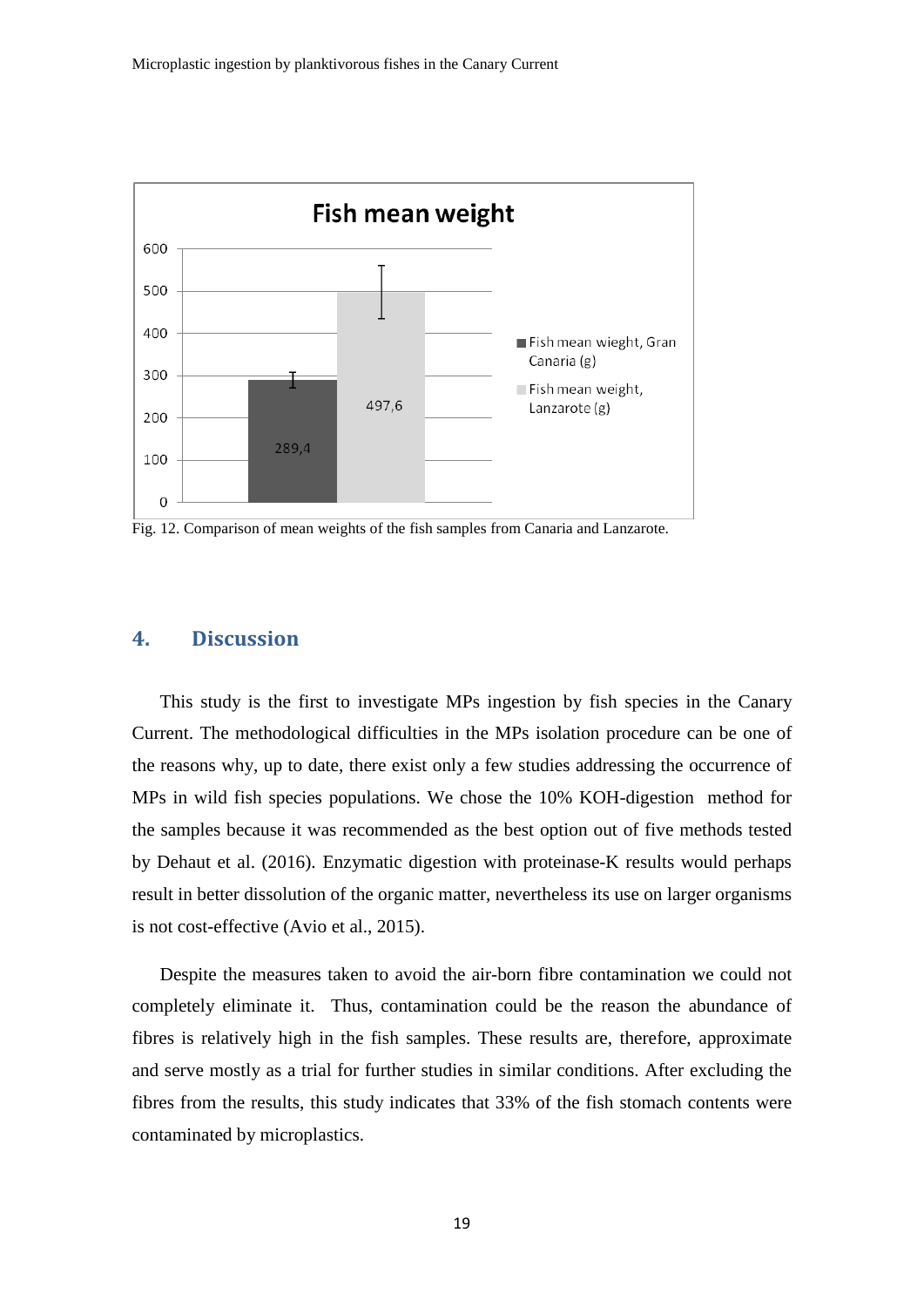A few studies have been published on MPs ingestion by wild fish populations with quite variable results. Boerger et al. (2010) found microplastics in the guts of 35% of planktivorous mesopelagic fish caught in North Pacific central gyre, which has an MP abundance similar to the one found in our samples. Other studies reveal the same or lower abundance of MPs in fish stomach contents from other regions (Romeo et al., 2015; Possatto et al., 2011). Rochman et al. (2015) revealed anthropogenic debris in 28% of the fish in Indonesia and 25% of investigated fish samples in the US. Plastic fibres, fragments and films were also revealed in 13 stomachs (9%) of 141 mesopelagic fish from the North Pacific gyre (Davison and Asch, 2011). Moreover, the study of Nadal et al. (2016) reveal MP contamination in stomachs of more than 50% of the sampled fish (*Boops boops*) from the Mediterranean Sea.

A study from Baztan et al. (2014) about microplastic pollution in sediments of three of the Canary Islands (Lanzarote, La Graciosa and Fuerteventura) revealed that all studied beaches are exceedingly vulnerable to micro-plastic pollution despite being located in highly-protected natural areas. The majority of the plastics found within the study area was, according to the authors, generated far away and transported to the islands by ocean currents. During transit they were available for ingestion by marine organisms in the water column. (No similar study has been published so far in the island of Gran Canaria).

In the study of Boerger et al. (2010), the most commonly ingested plastics were of white (58.2%), clear (16.7%) or blue (11.9%) colour. On the contrary in our study, white and clear fragments formed only a small part of the fragments (10% and 4% respectively). With our methodology, not all of the organic material from the stomach contents was dissolved, which makes it more difficult to reveal plastic fragments of white, yellow/brown or transparent colour because these particles are similar, in colour, to the organic remains in the fish stomachs. Therefore, we believe that we have underestimated the abundance of light coloured MPs.

Due to diverse approaches in the methodology it is complicated to compare correctly the results from different studies. Visual inspection of the samples can be subjective and can vary depending upon the procedure used to separate MPs from the organic matter. In order to define the origin of the particles that differed in appearance from natural particulate material and to compare the results with similar studies,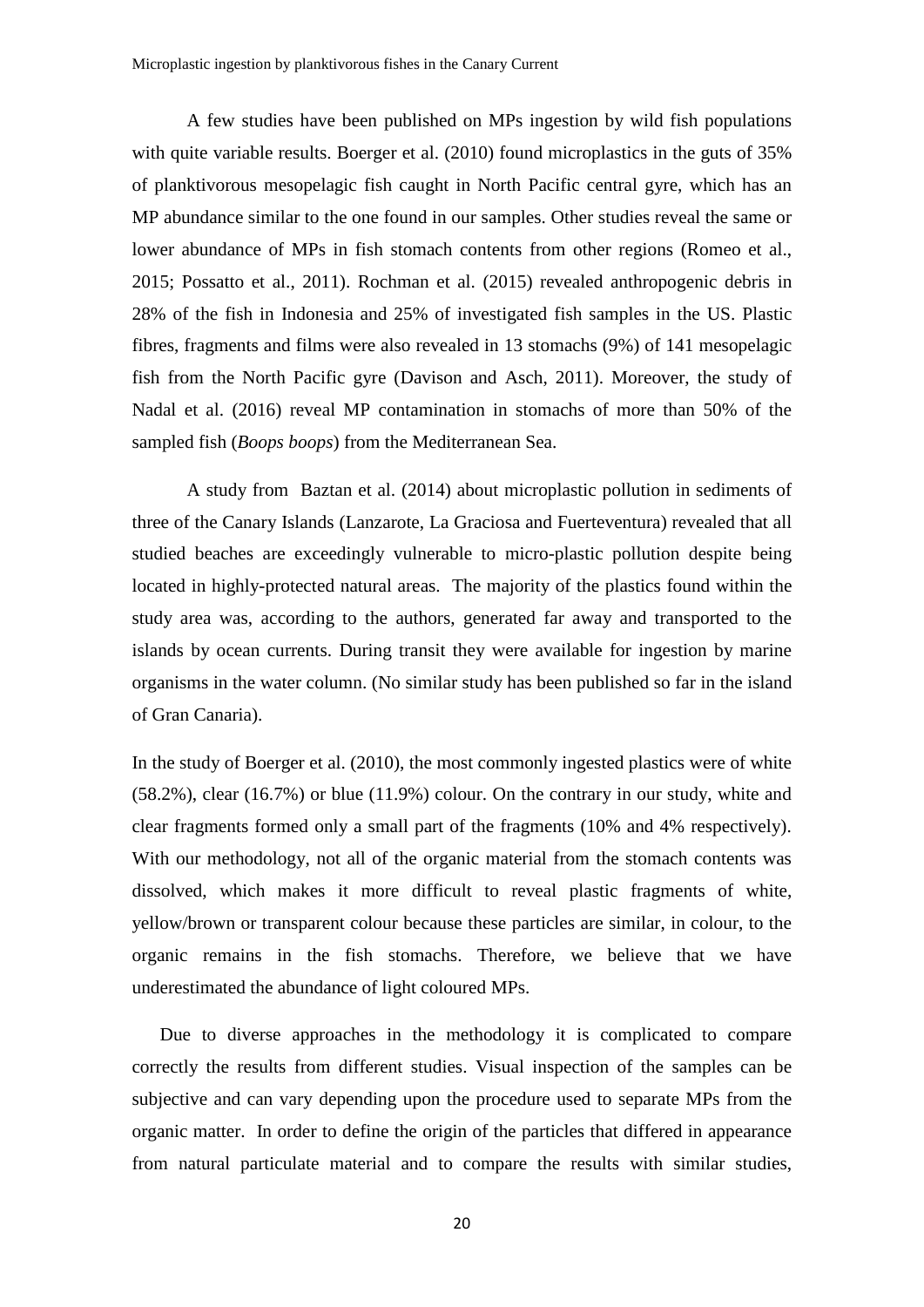techniques other than visual determination of the samples, would be needed. Examples are Raman spectroscopy or Fourier-Transform Infrared Spectroscopy (FT-IR). Unfortunately these instruments are expensive and not easily accessible.

In several samples, small round beads of yellow or light brown colour were present. They were suspected of being primary microplastic beads from face cleaners or similar products, but they turned out to be of organic origin, probably smaller fish eye lenses coloured by the digestion process (photo in Annex 2). In similar cases where visual observation wasn't sufficient to reveal whether we were observing a plastic particle or not, we used the hot needle test of Vandermeersch et al. (2015) because the hot needle would make the plastic sticky and leave a characteristic mark on the particle (photo in Annex 2).

## **5. Conclusions**

This study of microplastics in the stomach contents of *Scomber colias* and *Boops boops* is the first one to determine the existence of plastic particles in fish from the Canary Current. 64 fish samples of wild populations of two pelagic species were studied and the results show that stomachs of 33% of the fish were contaminated by microplastics. There was a significant difference found in the number of ingested microplastic fragments between the different studied areas, suggesting that the level of MP fragment contamination is higher in fish from Lanzarote than in fish from Gran Canaria. However, to have data, statistically strong enough to support this hypothesis, more fish samples have to be investigated. Fibres are not included in these results due to possible air-born contamination that, despite precautions, could not be completely eliminated.

Upgrades in methodology are needed in order to determine the MPs with better accuracy and, more importantly, there is a need for standardized methodology, which could be used in all studies of MPs in fish stomachs contents, in order to be able to compare the results. This study is the initial part of a new investigation focusing on microplastic pollution in marine organisms from the Canary Current. Its aim is to know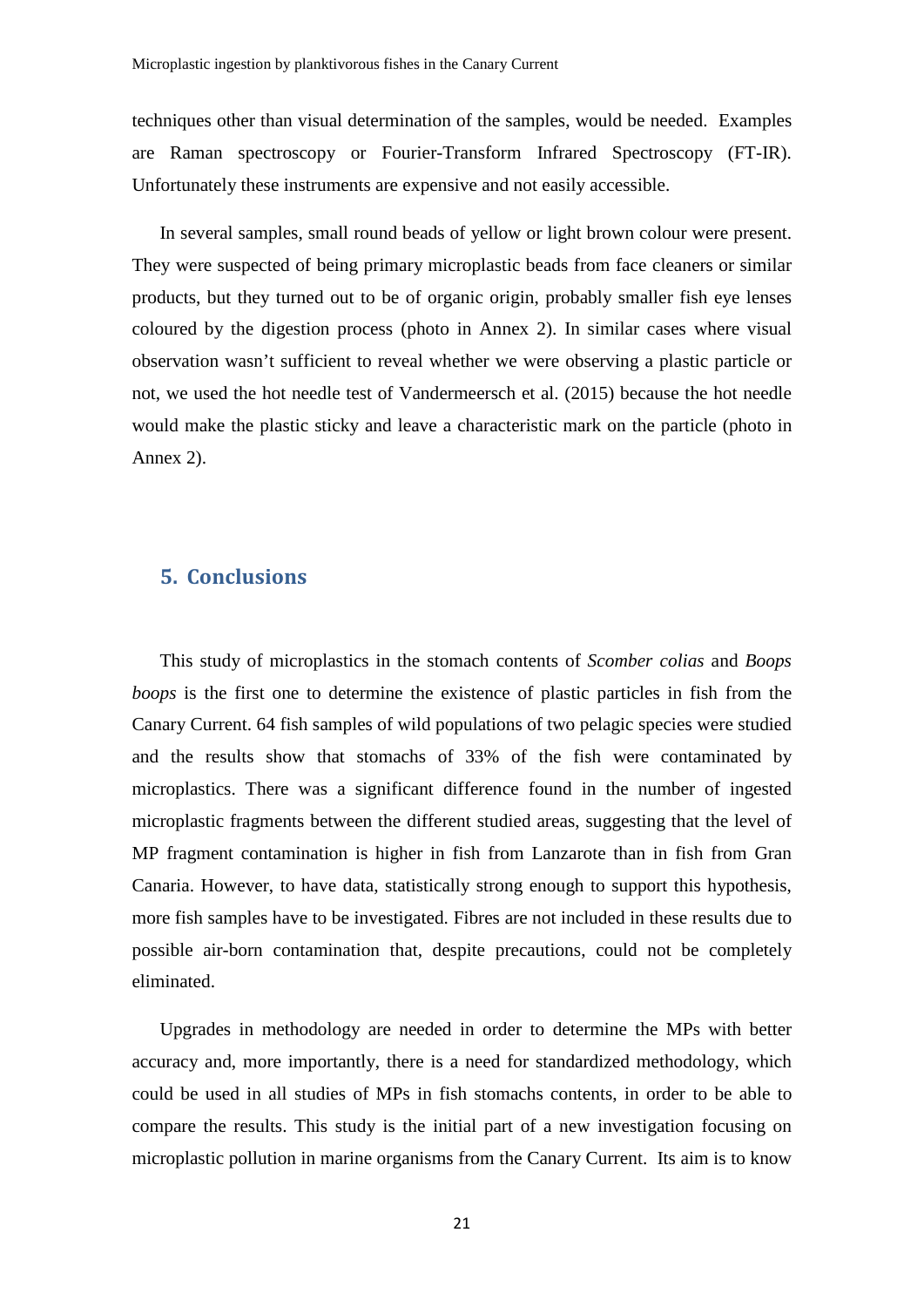the extent and possible consequences in this area and be able to develop a strategy to mitigate this problem.

#### **Acknowledgement**

I would like to thank May Gómez for including me into the EOMAR group and supervising my TFM. Many thanks to Alicia Herrera for her kind guidance and all the effort and long hours of work she dedicated to this project. My thanks also to the laboratory crew: Ico M. Sánchez for her patience with me in the lab, Paloma Garrido for cooperating, Dani B. Juez for his innovative ideas, Paco M. Aguilar for giving me rides to buy the fish. I would also like to thank Gabriel Castillo for his support and help with the fish samples, Miquel Grau Gómez for helping me with the stomach dissection, Raul Triay and Aitor Escribano for providing me photos of the stomach dissection process and Ted Packard for the language correction of this study. Last, but not least, I want to thank my parents for their distant but essential support in my studies abroad.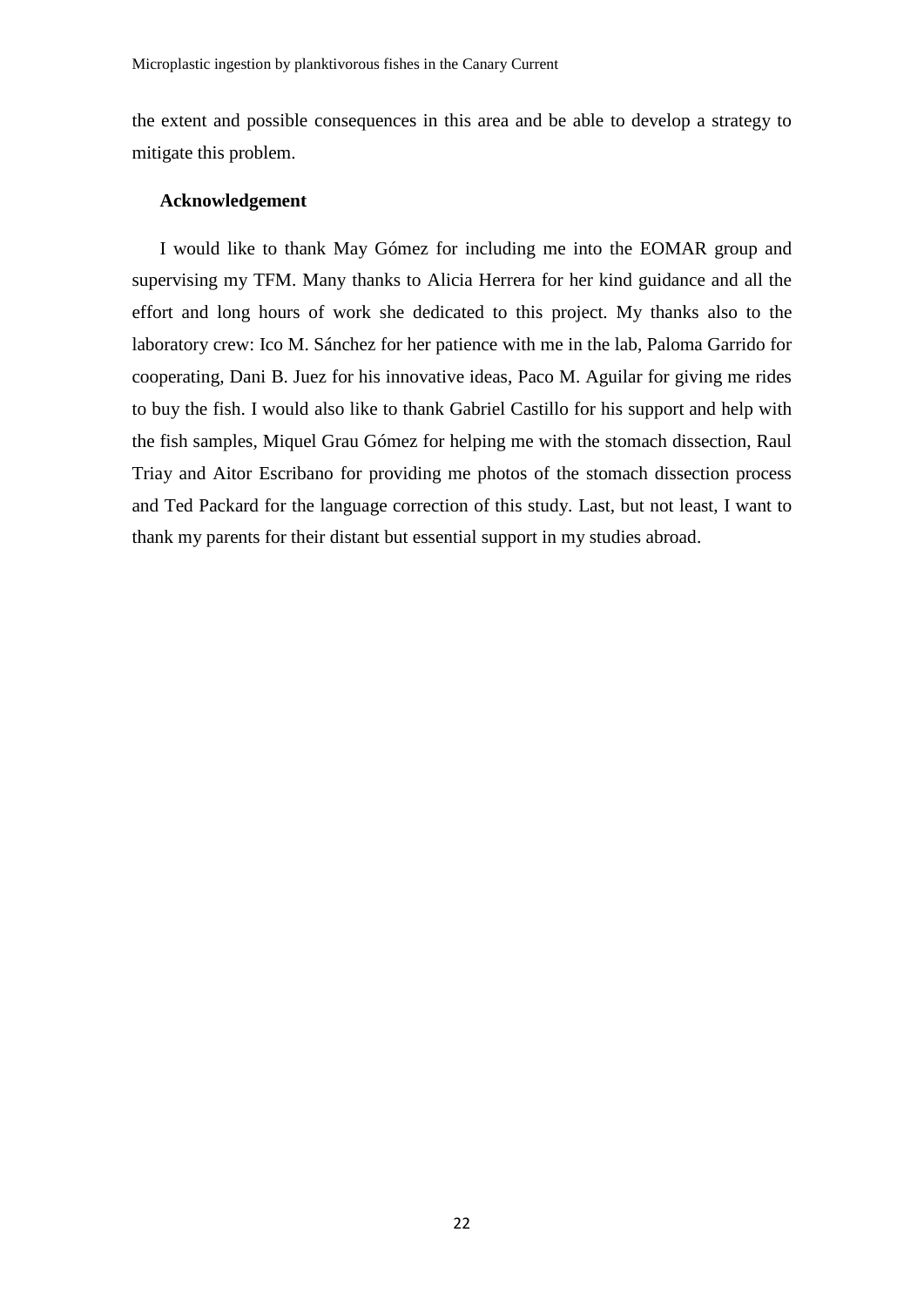## **6. References**

- Andrady, A.L., 2011. Microplastics in the marine environment. *Marine Pollution Bulletin*, 62(8), pp.1596–1605. Available at: http://dx.doi.org/10.1016/j.marpolbul.2011.05.030.
- Andrady, A.L. & Neal, M. a, 2009. Applications and societal benefits of plastics. *Philosophical transactions of the Royal Society of London. Series B, Biological sciences*, 364(1526), pp.1977–1984.
- Arthur, C., Bamford, H. & Baker, J., 2008. The Occurrence, Effects and Fate of Small Plastic Debris in the Oceans. In *The Occurrence, Effects and Fate of Small Plastic Debris in the Oceans*. pp. 1–16.
- Ashton, K., Holmes, L. & Turner, A., 2010. Association of metals with plastic production pellets in the marine environment. *Marine Pollution Bulletin*, 60(11), pp.2050–2055.
- Avio, C.G., Gorbi, S. & Regoli, F., 2015. Experimental development of a new protocol for extraction and characterization of microplastics in fish tissues: First observations in commercial species from Adriatic Sea. *Marine Environmental Research*, 111, pp.18–26.
- Barnes, D.K. a et al., 2009. Accumulation and fragmentation of plastic debris in global environments. *Philosophical transactions of the Royal Society of London. Series B, Biological sciences*, 364(1526), pp.1985–1998.
- Baztan, J. et al., 2014. Protected areas in the Atlantic facing the hazards of micro-plastic pollution: First diagnosis of three islands in the Canary Current. *Marine Pollution Bulletin*, 80(1-2), pp.302–311.
- Betts, K., 2008. Why small plastic particles may pose a big problem in the oceans. *Environmental Science and Technology*, 42(24), p.8996.

Boerger, C.M. et al., 2010. Plastic ingestion by planktivorous fishes in the North Pacific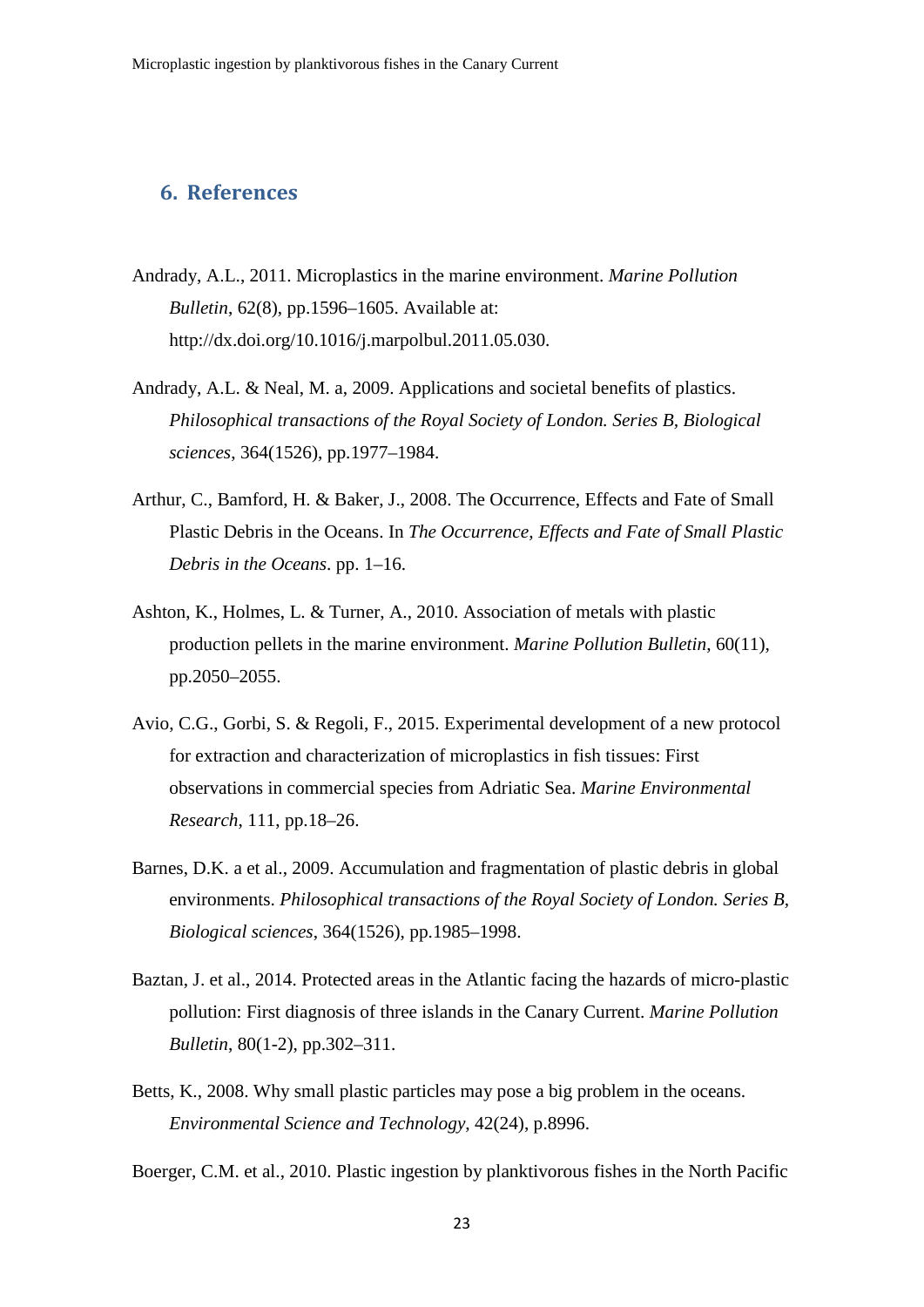Central Gyre. *Marine Pollution Bulletin*, 60(12), pp.2275–2278. Available at: http://dx.doi.org/10.1016/j.marpolbul.2010.08.007.

- Browne, M. a, Galloway, T. & Thompson, R., 2007. Microplastic--an emerging contaminant of potential concern? *Integrated environmental assessment and management*, 3(4), pp.559–561.
- Browne, M.A. et al., 2008. Ingested microscopic plastic translocates to the circulatory system of the mussel, Mytilus edulis (L.). *Environmental Science and Technology*, 42(13), pp.5026–5031.
- Carpenter, E.J. & Smith, K.L., 1972. Plastics on the Sargasso sea surface. *Science*, 175(4027), pp.1240–1241.
- Carson, H.S. et al., 2011. Small plastic debris changes water movement and heat transfer through beach sediments. *Marine Pollution Bulletin*, 62(8), pp.1708–1713.
- Carson, H.S., 2013. The incidence of plastic ingestion by fishes: From the prey's perspective. *Marine Pollution Bulletin*, 74(1), pp.170–174. Available at: http://dx.doi.org/10.1016/j.marpolbul.2013.07.008.
- Cole, M. et al., 2011. Microplastics as contaminants in the marine environment: A review. *Marine Pollution Bulletin*, 62(12), pp.2588–2597. Available at: http://dx.doi.org/10.1016/j.marpolbul.2011.09.025.
- Collard, F. et al., 2015. Detection of Anthropogenic Particles in Fish Stomachs: An Isolation Method Adapted to Identification by Raman Spectroscopy. *Archives of Environmental Contamination and Toxicology*, 69(3), pp.331–339. Available at: "http://dx.doi.org/10.1007/s00244-015-0221-0.
- Collard, F., Parmentier, E. & Das, K., 2014. Microplastics contamination in two planktivorous and commercial fish species. *SETAC Europe 24th Annual Meeting*. Available at: http://hdl.handle.net/2268/168378.
- Cozar, A. et al., 2014. Plastic debris in the open ocean. *Proceedings of the National Academy of Sciences*, 111(28), pp.10239–10244. Available at: http://www.pnas.org/cgi/doi/10.1073/pnas.1314705111.

Davison, P. & Asch, R.G., 2011. Plastic ingestion by mesopelagic fishes in the North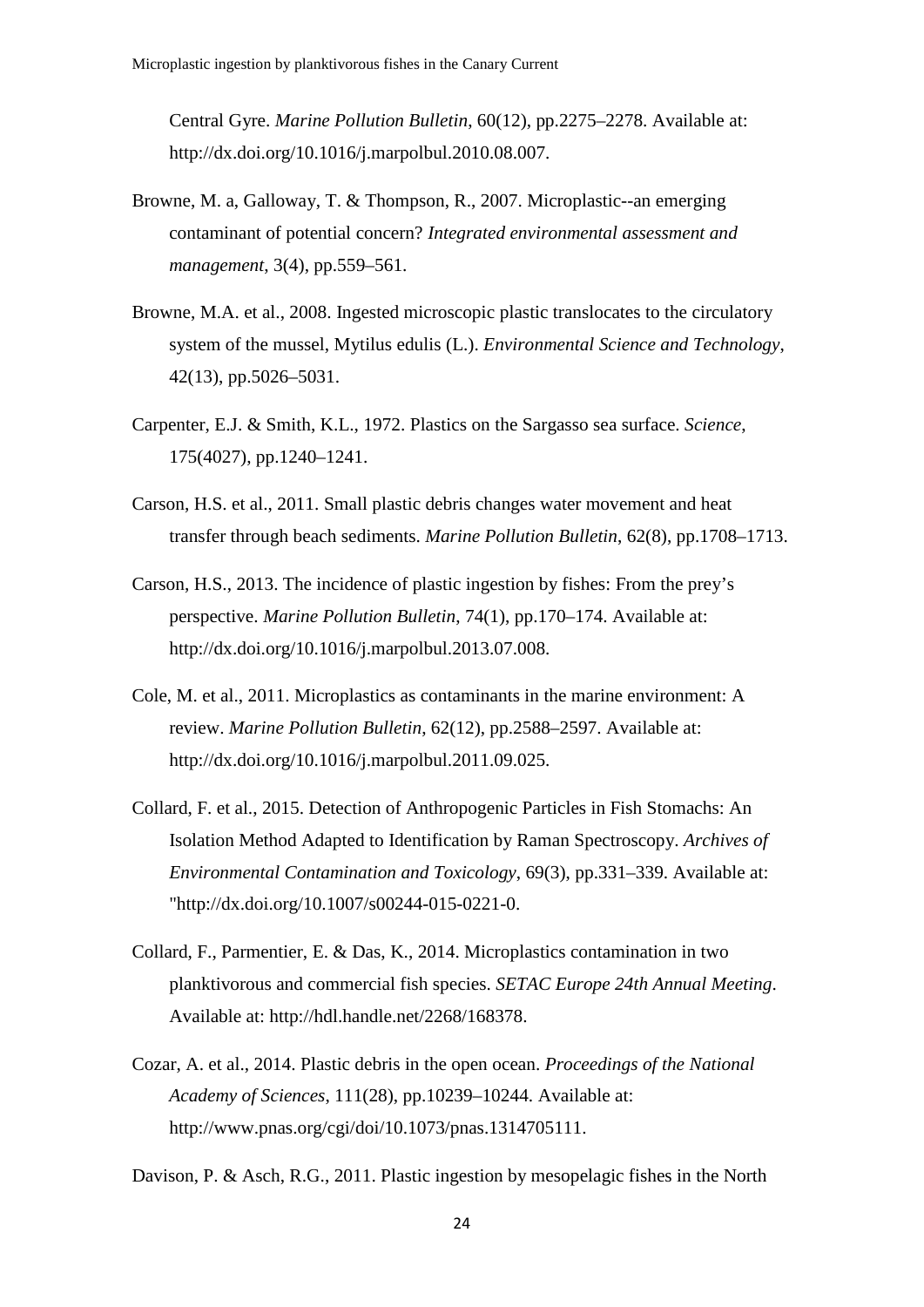Pacific Subtropical Gyre. *Marine Ecology Progress Series*, 432, pp.173–180.

- Dehaut, A. et al., 2016. Microplastics in seafood: Benchmark protocol for their extraction and characterization. *Environmental Pollution*, 215, pp.223–233. Available at: http://linkinghub.elsevier.com/retrieve/pii/S0269749116303979.
- Derraik, J.G.B., 2002. The pollution of the marine environment by plastic debris: a review. *Mar Pol Bul*, 44, pp.842–852.
- Engler, R.E., 2012. The complex interaction between marine debris and toxic chemicals in the ocean. *Environmental Science and Technology*, 46(22), pp.12302–12315.
- Farrell, P. & Nelson, K., 2013. Trophic level transfer of microplastic: Mytilus edulis (L.) to Carcinus maenas (L.). *Environmental Pollution*, 177, pp.1–3.
- Fendall, L.S. & Sewell, M.A., 2009. Contributing to marine pollution by washing your face: Microplastics in facial cleansers. *Marine Pollution Bulletin*, 58(8), pp.1225– 1228.
- Graham, E.R. & Thompson, J.T., 2009. Deposit- and suspension-feeding sea cucumbers (Echinodermata) ingest plastic fragments. *Journal of Experimental Marine Biology and Ecology*, 368(1), pp.22–29.
- Gregory, M.R., 1996. Plastic scrubbers' in hand cleansers: A further (and minor) source for marine pollution identified. *Marine Pollution Bulletin*, 32(12), pp.867–871.
- Hidalgo-Ruz, V. et al., 2012. Microplastics in the marine environment: a review of the methods used for identification and quantification. *Environmental Science and Technology*, 46(6), pp.3060–3075. Available at: http://www.ncbi.nlm.nih.gov/pubmed/22321064.
- Hirai, H. et al., 2011. Organic micropollutants in marine plastics debris from the open ocean and remote and urban beaches. *Marine Pollution Bulletin*, 62(8), pp.1683– 1692.
- Holmes, L.A., Turner, A. & Thompson, R.C., 2012. Adsorption of trace metals to plastic resin pellets in the marine environment. *Environmental Pollution*, 160(1), pp.42–48.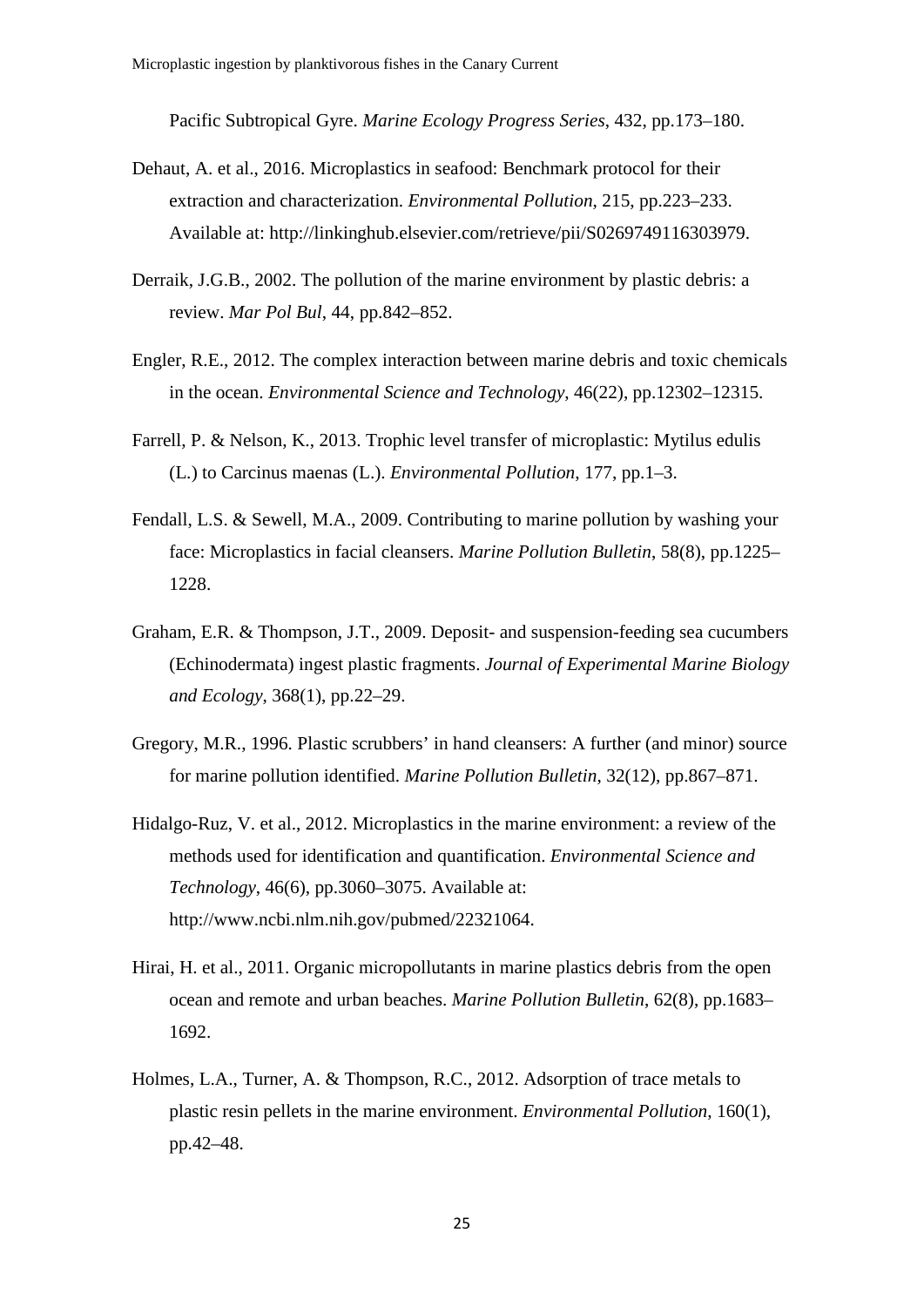- Ivar Do Sul, J.A. & Costa, M.F., 2014. The present and future of microplastic pollution in the marine environment. *Environmental Pollution*, 185, pp.352–364. Available at: http://dx.doi.org/10.1016/j.envpol.2013.10.036.
- Jambeck, J.R. et al., 2015. Plastic waste inputs from land into the ocean. *Science*, 347(6223), pp.768–771.
- Law, K.L., 2010. Plastic Accumulation in the North Atlantic Subtropical Gyre. *Science*, 329(September), pp.1185–1188.
- Lee, K.T., Tanabe, S. & Koh, C.H., 2001. Contamination of polychlorinated biphenyls (PCBs) in sediments from Kyeonggi Bay and Nearby Areas, Korea. *Marine Pollution Bulletin*, 42(4), pp.273–279.
- Lusher, A.L., McHugh, M. & Thompson, R.C., 2013. Occurrence of microplastics in the gastrointestinal tract of pelagic and demersal fish from the English Channel. *Marine Pollution Bulletin*, 67(1-2), pp.94–99. Available at: http://dx.doi.org/10.1016/j.marpolbul.2012.11.028.
- Moore, C.J., 2008. Synthetic polymers in the marine environment: A rapidly increasing, long-term threat. *Environmental Research*, 108(2), pp.131–139.
- Nadal, M.A., Alomar, C. & Deudero, S., 2016. High levels of microplastic ingestion by the semipelagic fish bogue Boops boops (L.) around the Balearic Islands. *Environmental Pollution*, 214, pp.517–523.
- Ninaber, E., 1997. MARPOL Annex V, commercial ships, and port reception facilities: Making it work. In *Marine Debris-Sources, Impacts and Solutions*. pp. 239–243.
- Oehlmann, J. et al., 2009. A critical analysis of the biological impacts of plasticizers on wildlife. *Philosophical transactions of the Royal Society of London. Series B, Biological sciences*, 364(1526), pp.2047–62. Available at: http://www.ncbi.nlm.nih.gov/pubmed/19528055\nhttp://rstb.royalsocietypublishing .org/cgi/doi/10.1098/rstb.2008.0242\nhttp://www.pubmedcentral.nih.gov/articleren der.fcgi?artid=PMC2873012.
- Possatto, F.E. et al., 2011. Plastic debris ingestion by marine catfish: An unexpected fisheries impact. *Marine Pollution Bulletin*, 62(5), pp.1098–1102. Available at: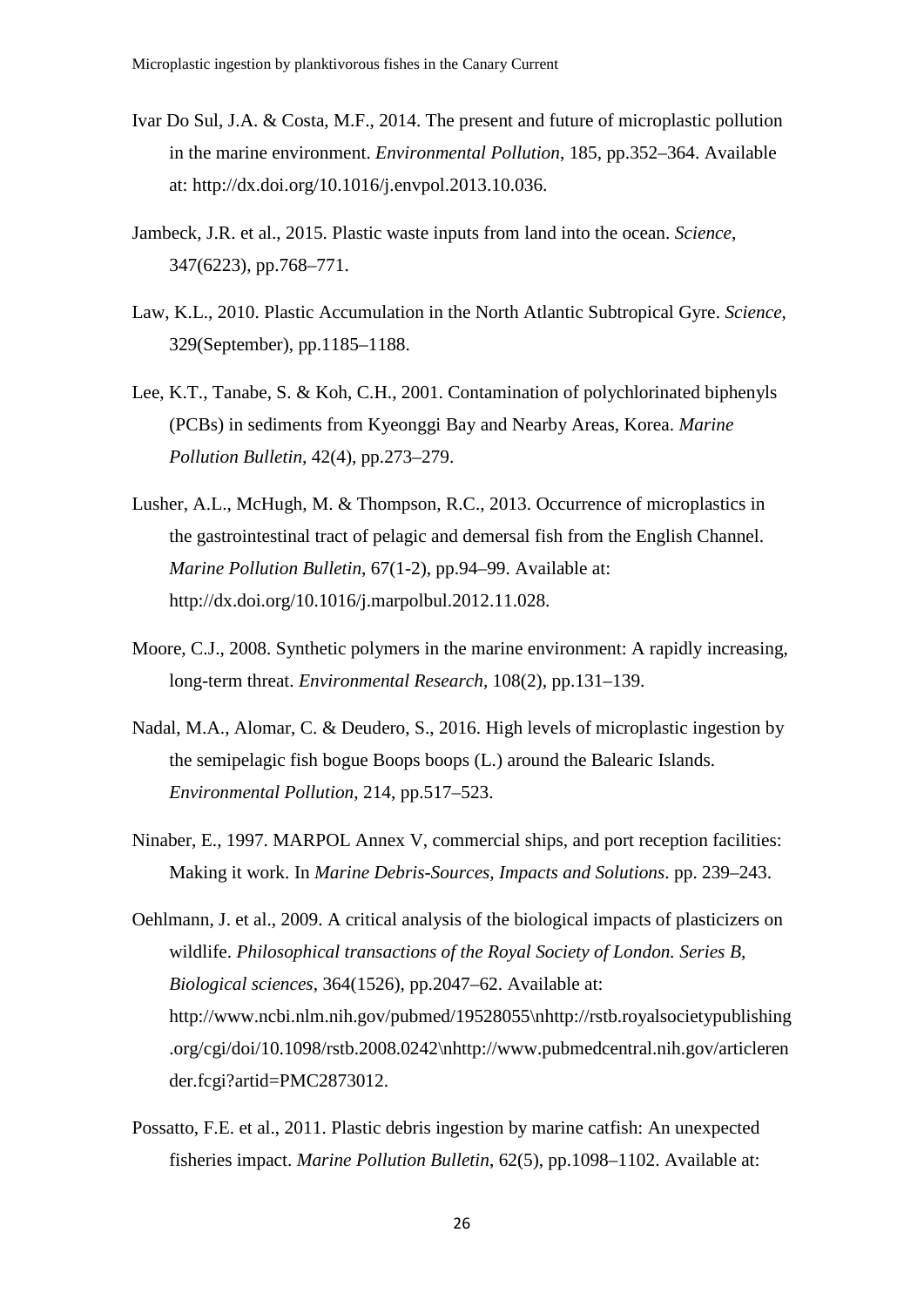http://dx.doi.org/10.1016/j.marpolbul.2011.01.036.

- Rocha-Santos, T. & Duarte, A.C., 2015. A critical overview of the analytical approaches to the occurrence, the fate and the behavior of microplastics in the environment. *TrAC - Trends in Analytical Chemistry*, 65, pp.47–53.
- Rochester, J.R., 2013. Bisphenol A and human health: a review of the literature. *Reprod Toxicol*, 42, pp.132–155.
- Rochman, C.M. et al., 2015. Anthropogenic debris in seafood: Plastic debris and fibers from textiles in fish and bivalves sold for human consumption. *Scientific reports*, 5(April), p.14340. Available at: http://www.nature.com/srep/2015/150924/srep14340/full/srep14340.html.
- Rochman, C.M. et al., 2013. Ingested plastic transfers hazardous chemicals to fish and induces hepatic stress. *Scientific reports*, 3, p.3263. Available at: http://www.pubmedcentral.nih.gov/articlerender.fcgi?artid=3836290&tool=pmcent rez&rendertype=abstract.
- Romeo, T. et al., 2015. First evidence of presence of plastic debris in stomach of large pelagic fish in the Mediterranean Sea. *Marine Pollution Bulletin*.
- Ryan, P.G. et al., 2009. Monitoring the abundance of plastic debris in the marine environment. *Philosophical transactions of the Royal Society of London. Series B, Biological sciences*, 364(1526), pp.1999–2012.
- Singh, B. & Sharma, N., 2008. Mechanistic implications of plastic degradation. *Polymer Degradation and Stability*, 93(3), pp.561–584.
- Teuten, E.L. et al., 2009. Transport and release of chemicals from plastics to the environment and to wildlife. *Philosophical transactions of the Royal Society of London. Series B, Biological sciences*, 364(1526), pp.2027–45. Available at: http://rstb.royalsocietypublishing.org/content/364/1526/2027.short.
- Thompson, R.C. et al., 2009. Our plastic age. *Philosophical transactions of the Royal Society of London. Series B, Biological sciences*, 364(1526), pp.1973–1976.
- Turner, A. & Holmes, L.A., 2015. Adsorption of trace metals by microplastic pellets in fresh water. *Environmental Chemistry*, 12(5), pp.600–610.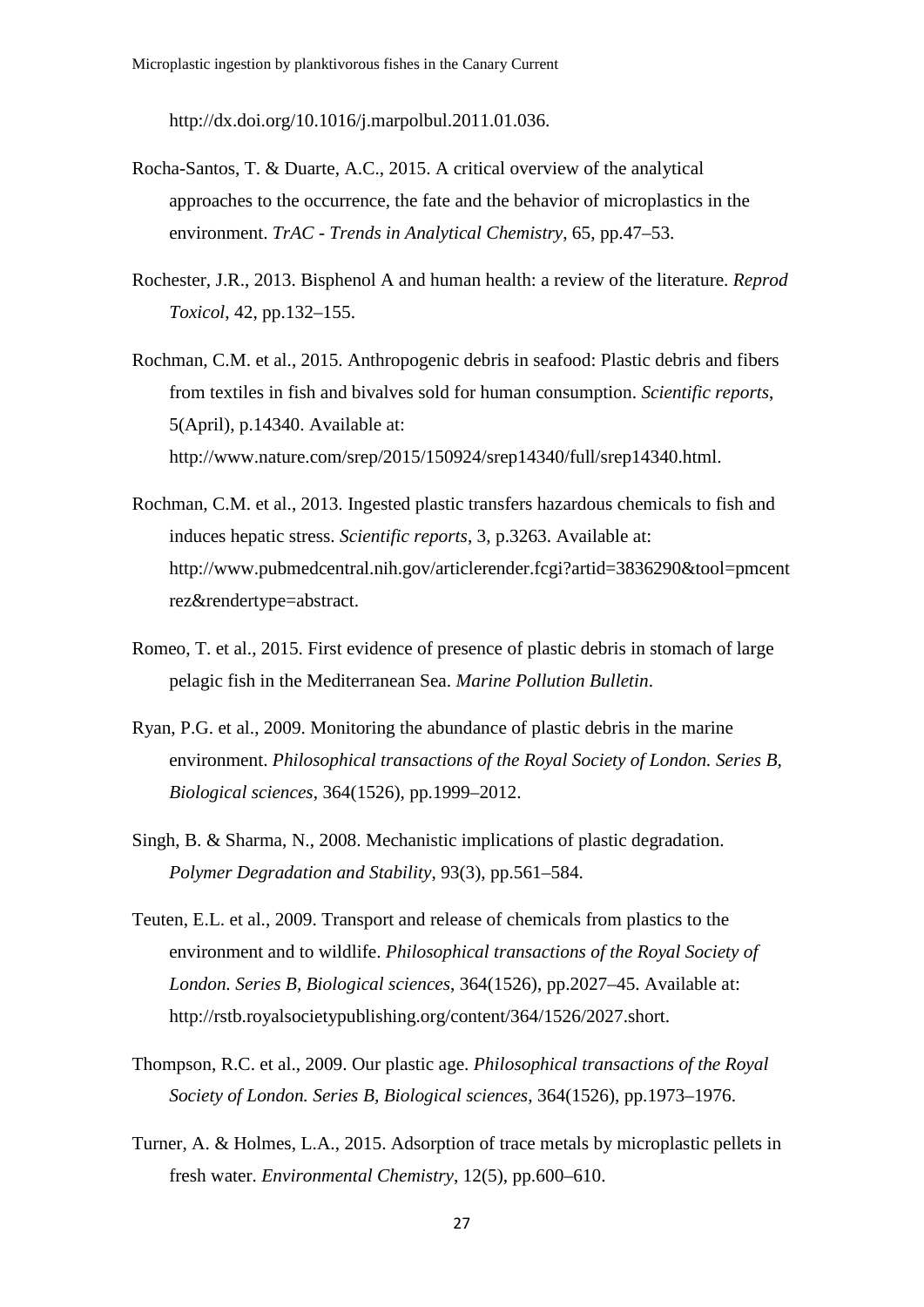- Vandermeersch, G. et al., 2015. A critical view on microplastic quantification in aquatic organisms. *Environmental Research*, 143, pp.46–55.
- Wang, J. et al., 2016. The behaviors of microplastics in the marine environment. *Marine Environmental Research*, 113, pp.7–17. Available at: http://www.sciencedirect.com/science/article/pii/S0141113615300659.
- Wegner, A. et al., 2012. Effects of nanopolystyrene on the feeding behavior of the blue mussel (Mytilus edulis L.). *Environmental Toxicology and Chemistry*, 31(11), pp.2490–2497.
- Wright, S.L., Thompson, R.C. & Galloway, T.S., 2013. The physical impacts of microplastics on marine organisms: A review. *Environmental Pollution*.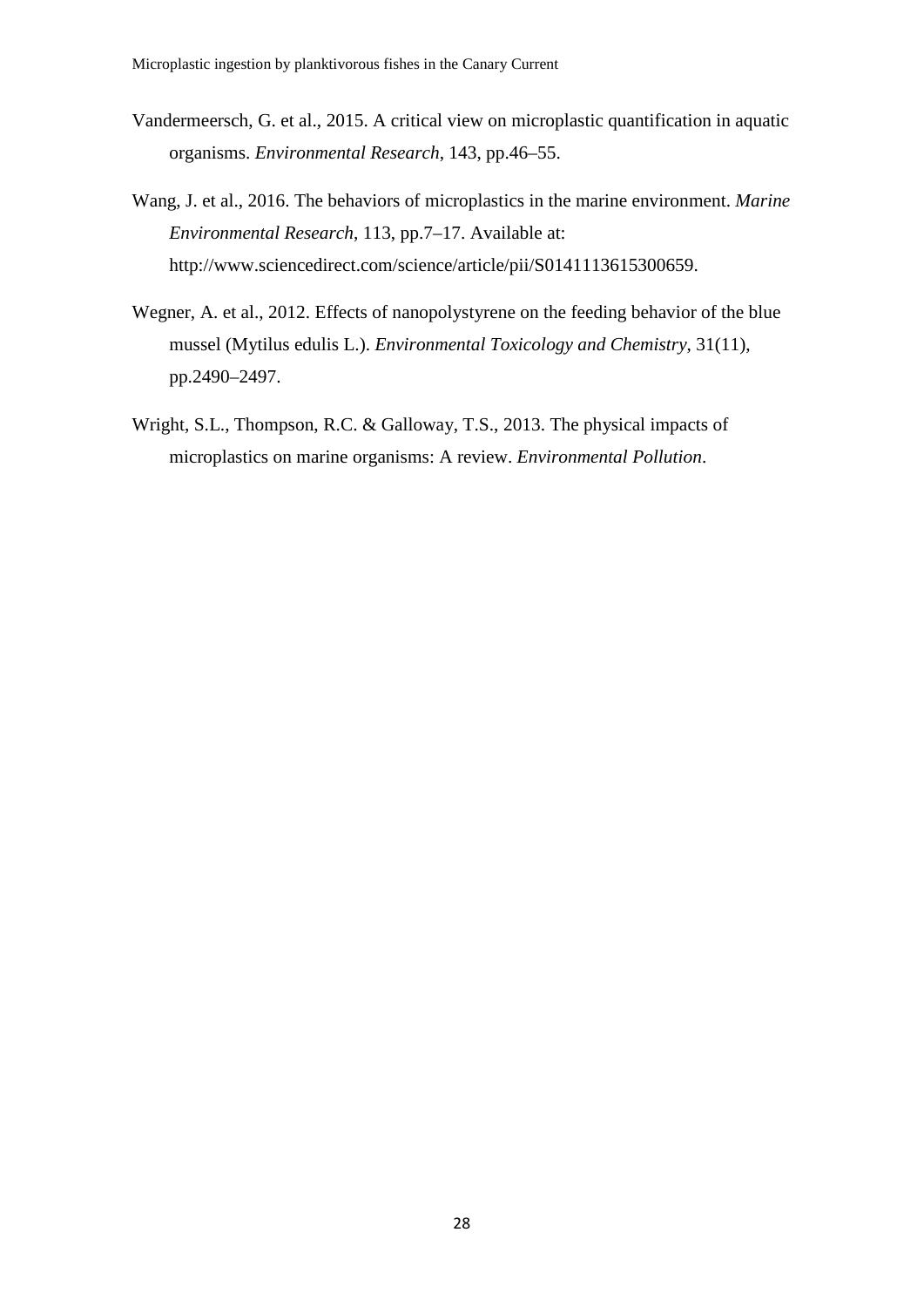Microplastic ingestion by planktivorous fishes in the Canary Current

#### **TFT REPORT**

#### **1.- Detailed description of the activities performed for TFT**

Searching for literature related to the topic of microplastics, gathering and organizing information about plastic pollution, microplastic origin and its effects on marine environment, microplastic ingestion by marine species, especially fish and choosing an adequate methodology for dissolving the fish stomach content. My duties were to buy fish, do stomach dissections and also take out and freeze livers and muscle tissues of the fish for any future studies. I was responsible for the dissection process and following the methodology procedure, filtering the samples, looking for plastic contamination in the stomachs using the stereomicroscope and taking photos of the discovered microplastics. At FIMAR 2016 me and Paloma (master student) gave a short public presentation about the problematic of microplastics in the marine environment. I also prepared a poster with pre-liminary results of the microplastic ingestion study and presented it at the international microplastic congress which took place in Lanzarote in May 2016.

#### **2.- Received training**

I received general instructions on the procedures in the laboratory, learning how to extract the gastro-intestinal tract of fish and learn about organic material dissolving techniques. From Alicia I received an introduction to statistics using the R studio. I also started to use Mendeley program for organizing the bibliography.

#### **3.- Integration and involvement within de department and relationship with the staff**

I felt integrated within the investigation group. Alicia always helped me at the beginning of every step of the investigation and Ico the technician was always keen to help me find all the tools I needed in the laboratory. Overall there was a good atmosphere and a pleasant working environment. As a member of EOMAR I participated in FIMAR 2016 in Las Palmas and also took part in the first international congress about microplastics in Lanzarote.

#### **4.-Most significant negative and positive aspects of the TFT development**

Most positive aspects of my TFT development was gaining new knowledge about the topic of microplastics, being involved in activities of the investigation group (congress, FIMAR) and gaining contacts with people interested in marine conservation. Most negative aspect was the lack of time. I feel the outcome of this study could have been much better if I had time to do it properly and investigate higher number and variety of fish.

#### **5.- Personal assessment of the learning achievement throughout the TFT fulfillment**

I have submerged myself in the problematic of microplastic and plastic pollution in general and I have discovered further impacts of this issue than I expected. I especially appreciated getting in touch with people having the same interests and the opportunity to be part of the first international congress on microplastics in Lanzarote.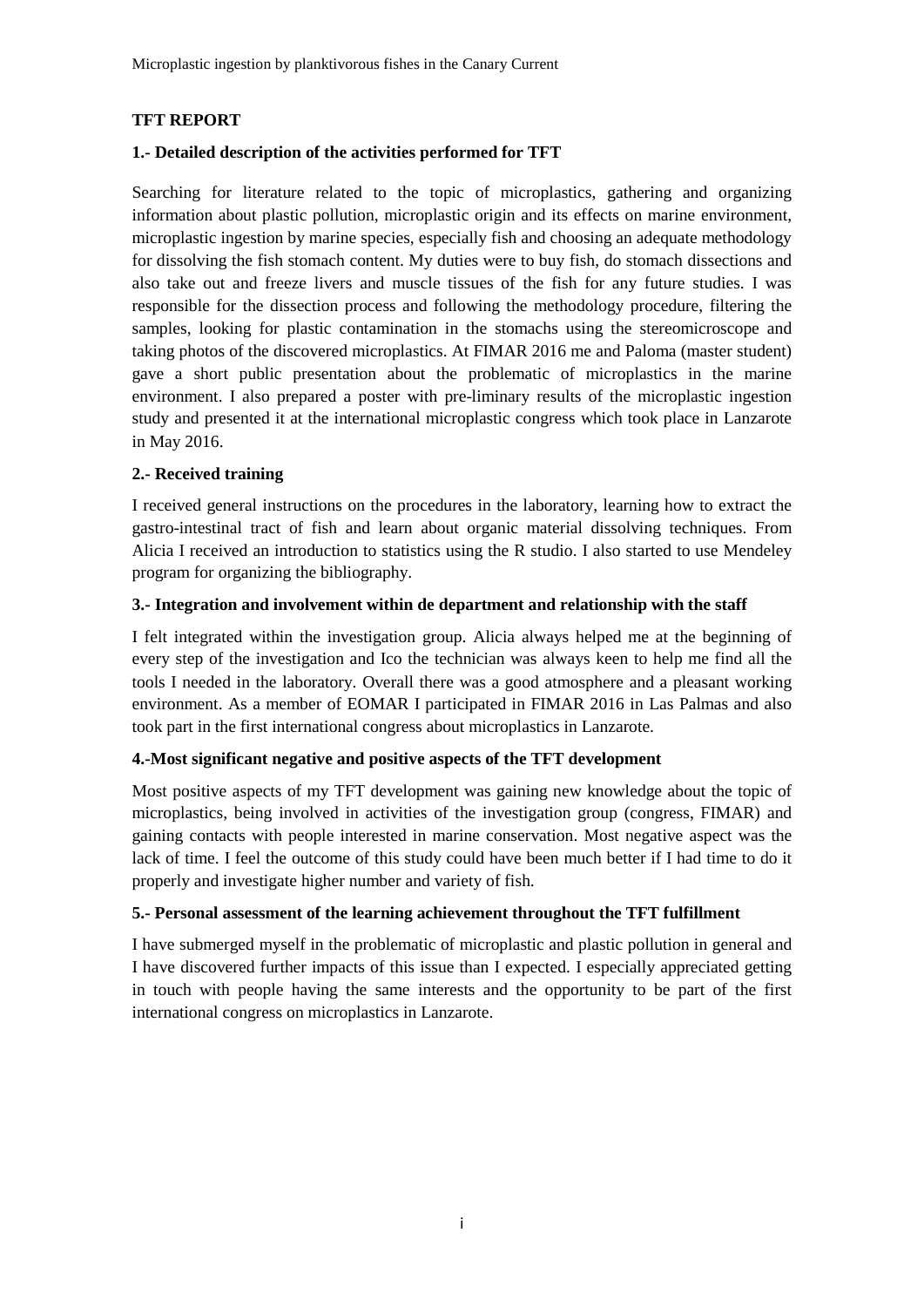| Sample N° Date | <b>Species</b>               | Origin                                                       |                |           |                         | Weight (g) LENGHT (cm) N° Fibres N° Fragments N° MPs Total |     |
|----------------|------------------------------|--------------------------------------------------------------|----------------|-----------|-------------------------|------------------------------------------------------------|-----|
|                |                              | 29/04/2016 Scomber colias San Cristobal, Gran Canaria        | 265,4          | 28,5      | 0                       |                                                            |     |
|                |                              | 29/04/2016 Scomber colias San Cristobal, Gran Canaria        | 209,5          | 26,0      | 3                       | $\mathbf 0$                                                |     |
|                |                              | 3 29/04/2016 Scomber colias San Cristobal, Gran Canaria      | 193,2          | 25,5      | 7                       | $\mathbf 0$                                                |     |
|                |                              | 4 29/04/2016 Scomber colias San Cristobal, Gran Canaria      | 192,0          | 25,5      | 3                       | $\mathbf{1}$                                               |     |
|                |                              | 5 29/04/2016 Scomber colias San Cristobal, Gran Canaria      | 284,2          | 29,0      | 7                       | 0                                                          |     |
|                |                              | 6 29/04/2016 Scomber colias San Cristobal, Gran Canaria      | 229,6          | 26,5      | $\overline{2}$          | $\mathbf 0$                                                |     |
|                |                              | 7 29/04/2016 Scomber colias San Cristobal, Gran Canaria      | 200,2          | 25,5      | $\mathbf{1}$            | $\overline{0}$                                             |     |
|                |                              | 8 12/05/2016 Scomber colias San Cristobal, Gran Canaria      | 274,9          | 29,0      | 6                       | 1                                                          |     |
|                |                              | 9 12/05/2016 Scomber colias San Cristobal, Gran Canaria      | 295,6          | 29,5      |                         | 0                                                          |     |
|                |                              | 10 12/05/2016 Scomber colias San Cristobal, Gran Canaria     | 293,5          | 28,5      | 4                       | 0                                                          |     |
|                |                              | 11 12/05/2016 Scomber colias San Cristobal, Gran Canaria     | 175,7          | 25,0      | 4                       | $\mathbf 0$                                                |     |
|                |                              | 12 12/05/2016 Scomber colias San Cristobal, Gran Canaria     | 419,3          | 32,0      | 5                       | $\mathbf 0$                                                |     |
|                |                              | 13 12/05/2016 Scomber colias San Cristobal, Gran Canaria     | 502,6          | 34,0      | 3                       | $\mathbf 0$                                                |     |
|                |                              | 14 12/05/2016 Scomber colias San Cristobal, Gran Canaria     | 276,1          | 27,5      | $\mathbf{1}$            | $\mathbf{1}$                                               |     |
|                |                              | 15 12/05/2016 Scomber colias San Cristobal, Gran Canaria     | 481,9          | 33,0      | $\overline{1}$          | $\mathbf 0$                                                |     |
|                |                              | 16 12/05/2016 Scomber colias San Cristobal, Gran Canaria     | 285,3          | 29,0      | 0                       | $\mathbf 0$                                                |     |
|                |                              | 17 12/05/2016 Scomber colias San Cristobal, Gran Canaria     | 409,2          | 31,5      | 0                       | $\mathbf 0$                                                |     |
|                |                              | 18 12/05/2016 Scomber colias San Cristobal, Gran Canaria     | 393,5          | 31,0      | $\overline{2}$          | $\overline{0}$                                             |     |
|                |                              | 19 12/05/2016 Scomber colias San Cristobal, Gran Canaria     | 534,8          | 34,5      | 1                       | $\mathbf 0$                                                |     |
|                |                              | 20 12/05/2016 Scomber colias San Cristobal, Gran Canaria     | 543,9          | 34,0      | 5                       | 0                                                          |     |
|                |                              | 21 12/05/2016 Scomber colias San Cristobal, Gran Canaria     | 449,9          | 31,5      | 0                       | 0                                                          |     |
|                |                              |                                                              |                |           | 2                       | $\mathbf 0$                                                |     |
|                |                              | 22 12/05/2016 Scomber colias San Cristobal, Gran Canaria     | 533,1          | 33,5      | $\overline{1}$          | $\mathbf 0$                                                |     |
|                |                              | 23 12/05/2016 Scomber colias San Cristobal, Gran Canaria     | 445,3          | 32,0      | $\overline{1}$          |                                                            |     |
|                |                              | 24 01/06/2016 Scomber colias San Cristobal, Gran Canaria     | 284,3          | 27        |                         | $\mathbf 0$                                                |     |
|                |                              | 25 01/06/2016 Scomber colias San Cristobal, Gran Canaria     | 196,0          | 25,5      | $\overline{2}$          | $\mathbf 0$                                                |     |
|                |                              | 26 01/06/2016 Scomber colias San Cristobal, Gran Canaria     | 252,3          | 25,5      | 5                       | $\mathbf 0$                                                |     |
|                |                              | 27 01/06/2016 Scomber colias San Cristobal, Gran Canaria     | 191,7          | 25        | 0                       | $\mathbf 0$                                                |     |
|                |                              | 28 01/06/2016 Scomber colias San Cristobal, Gran Canaria     | 166,8          | 22,5      | $\mathbf{1}$            | $\mathbf 1$                                                |     |
|                |                              | 29 01/06/2016 Scomber colias San Cristobal, Gran Canaria     | 120,6          | 22,5      | $\mathbf{1}$            | $\overline{0}$                                             |     |
|                |                              | 30 01/06/2016 Scomber colias San Cristobal, Gran Canaria     | 181            | 24,5      | 0                       | $\mathbf 0$                                                |     |
|                |                              | 31 01/06/2016 Scomber colias San Cristobal, Gran Canaria     | 120,5          | 23        | $\overline{2}$          | 0                                                          |     |
|                |                              | 32 01/06/2016 Scomber colias San Cristobal, Gran Canaria     | 140,2          | 23        | 0                       | 0                                                          |     |
|                |                              | 33 01/06/2016 Scomber colias San Cristobal, Gran Canaria     | 119,8          | 22        | 1                       | $\mathbf 0$                                                |     |
|                |                              | 34 01/06/2016 Scomber colias San Cristobal, Gran Canaria     | 114,5          | 21,5      | 0                       | $\mathbf 0$                                                |     |
|                |                              | 35 01/06/2016 Scomber colias San Cristobal, Gran Canaria     | 128            | 23        | 2                       | $\mathbf 0$                                                |     |
|                |                              | 36 01/06/2016 Scomber colias San Cristobal, Gran Canaria     | 300,8          | 28        | $\overline{2}$          | $\mathbf 0$                                                |     |
|                |                              | 37 01/06/2016 Scomber colias San Cristobal, Gran Canaria     | 311,8          | 27        | 0                       | $\mathbf 0$                                                |     |
|                |                              | 38 01/06/2016 Scomber colias San Cristobal, Gran Canaria     | 316,8          | 27,5      | 4                       | $\mathbf 0$                                                |     |
|                |                              | 39 01/06/2016 Scomber colias San Cristobal, Gran Canaria     | 387,7          | 28,5      | 6                       | $\mathbf 0$                                                |     |
|                |                              | 40 01/06/2016 Scomber colias San Cristobal, Gran Canaria     | 375,3          | 29        | $\overline{1}$          | $\overline{0}$                                             |     |
|                |                              | 41 01/06/2016 Scomber colias San Cristobal, Gran Canaria     | 328,9          | 27,5      |                         | $\mathbf 0$                                                |     |
|                |                              | 42 01/06/2016 Scomber colias San Cristobal, Gran Canaria     | 253,7          | 27        |                         | 0                                                          |     |
|                |                              | 43 01/06/2016 Scomber colias San Cristobal, Gran Canaria     | 264            | 26        |                         | 0                                                          |     |
|                |                              | 44 15/04/2016 Scomber colias   Puerto Carmen - La Tiñosa, LZ | 230            | 28        |                         | 3                                                          |     |
|                |                              | 45 19/04/2016 Scomber colias Puerto Carmen - La Tiñosa, LZ   | 440            | 33        |                         |                                                            |     |
|                | 46 20/04/2016 Boops boops    | Puerto Carmen - La Tiñosa, LZ                                | 100            | 21        | 4                       | $\overline{\mathbf{c}}$                                    | 6   |
|                | 47 20/04/2016 Boops boops    | Puerto Carmen - La Tiñosa, LZ                                | 100            | 19        | 1                       | $\mathbf 1$                                                |     |
|                | 48 20/04/2016 Boops boops    | Puerto Carmen - La Tiñosa, LZ                                | 100            | 19        | 0                       | $\mathbf 1$                                                |     |
|                | 49 20/04/2016 Boops boops    | Puerto Carmen - La Tiñosa, LZ                                | 80             | 18,5      | 0                       | 1                                                          | 1   |
|                | 50 25/05/2016 Boops boops    | Puerto Carmen - La Tiñosa, LZ                                | 110            | 20        | 2                       | $1\,$                                                      |     |
|                | 51 25/05/2016 Boops boops    | Puerto Carmen - La Tiñosa, LZ                                | 90             | 18,5      | 2                       | $\mathbf 0$                                                | 2   |
|                | 52 25/05/2016 Scomber colias | Puerto Carmen - La Tiñosa, LZ                                | $~^{\sim}$ 700 | 35-40     | 3                       | 1                                                          |     |
|                | 53 25/05/2016 Scomber colias | Puerto Carmen - La Tiñosa, LZ                                | $~^{\sim}$ 700 | $35 - 40$ | $\overline{\mathbf{c}}$ | $\mathbf{1}$                                               |     |
|                | 54 25/05/2016 Scomber colias | Puerto Carmen - La Tiñosa, LZ                                | ~100           | 35-40     | $\mathbf{1}$            | 3                                                          | 4   |
|                | 55 25/05/2016 Scomber colias | Puerto Carmen - La Tiñosa, LZ                                | $~^{\sim}$ 700 | 35-40     | 3                       | 3                                                          | 6   |
|                | 56 25/05/2016 Scomber colias | Puerto Carmen - La Tiñosa, LZ                                | $~^{\sim}$ 700 | 35-40     | $\overline{1}$          | $\mathbf 1$                                                | 2   |
|                | 57 25/05/2016 Scomber colias | Puerto Carmen - La Tiñosa, LZ                                | $~^{\sim}$ 700 | 35-40     | 0                       | 2                                                          | 2   |
|                | 58 25/05/2016 Scomber colias | Puerto Carmen - La Tiñosa, LZ                                | $~^{\sim}$ 700 | $35 - 40$ | 1                       | $\mathbf{1}$                                               | 2   |
|                | 59 25/05/2016 Scomber colias |                                                              | $~^{\sim}$ 700 | 35-40     | 0                       | $\mathbf 1$                                                |     |
|                |                              | Puerto Carmen - La Tiñosa, LZ                                |                |           |                         |                                                            |     |
|                | 60 03/06/2016 Scomber colias | Puerto Carmen - La Tiñosa, LZ                                | 720            | 41        | 0                       | $\overline{0}$                                             | 0   |
|                | 61 03/06/2016 Scomber colias | Puerto Carmen - La Tiñosa, LZ                                | 730            | 41        | 4                       | $\mathbf 1$                                                |     |
|                | 62 03/06/2016 Scomber colias | Puerto Carmen - La Tiñosa, LZ                                | 720            | 41        | 2                       | $\overline{0}$                                             | 2   |
|                | 63 03/06/2016 Scomber colias | Puerto Carmen - La Tiñosa, LZ                                | 830            | 44        | 2                       | $\mathbf 0$                                                |     |
|                | 64 03/06/2016 Scomber colias | Puerto Carmen - La Tiñosa, LZ                                | 600            | 40        | 3                       | $\overline{0}$                                             |     |
|                |                              |                                                              |                | In Total: | 132                     | 29                                                         | 161 |

## **Annex I.** Table 1. Complete overview of the fish samples. (LZ = Lanzarote)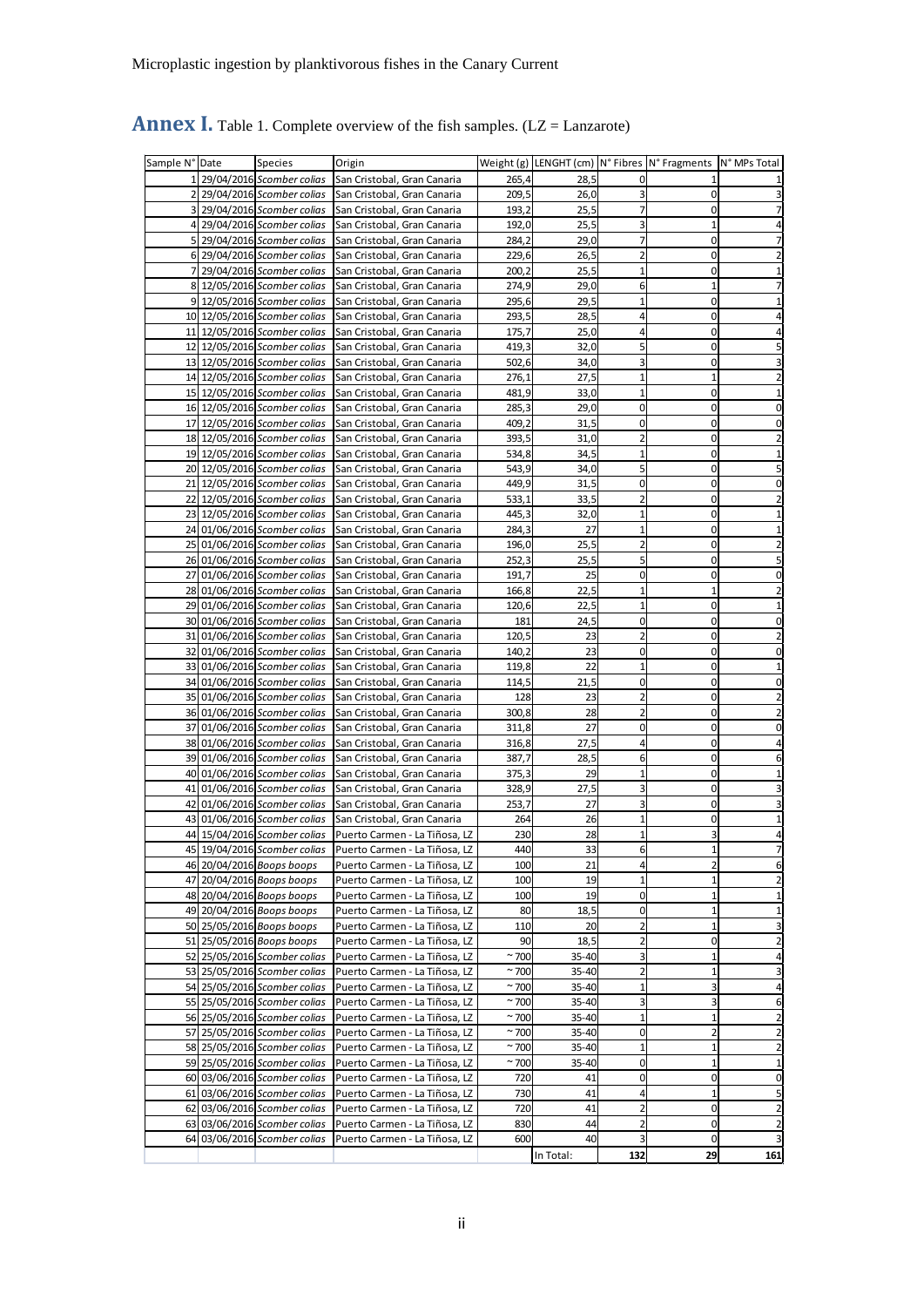# **Annex II**

Examples of MPs found in fish stomachs. Filtering sieve 50 µm.



Fig. 13. MP fragment. Fig. 14. Fibre







Fig. 15. MP fragment Fig. 16. Blue paint residues